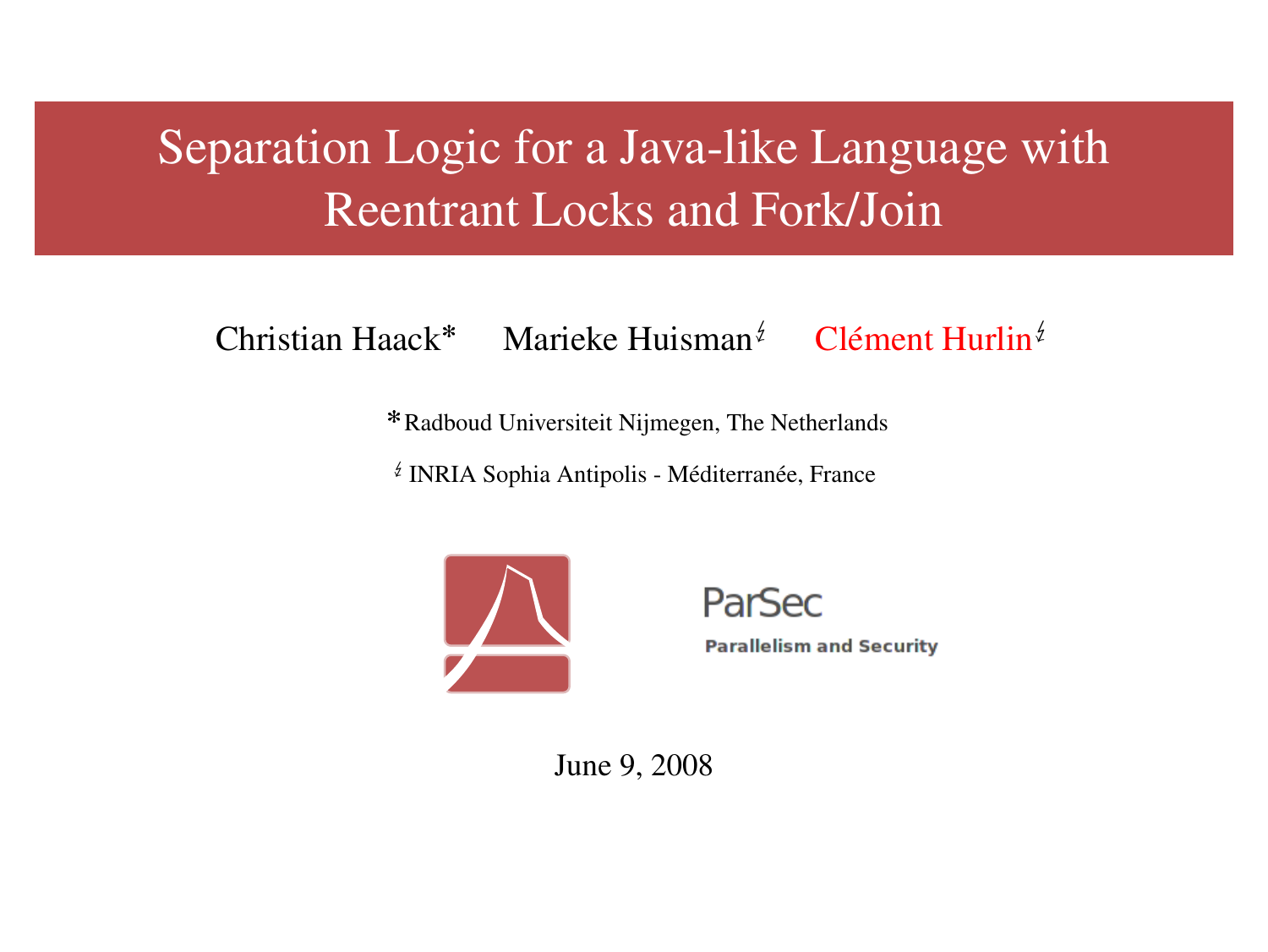## **[Motivation](#page-1-0)**

Synchronization in Java can be done in 2 ways:

```
synchronized(x)\{ \ldots \}
```
<span id="page-1-0"></span>

 $x \cdot \text{lock}($ / $x \cdot \text{unlock}($ ) (generalize synchronized blocks).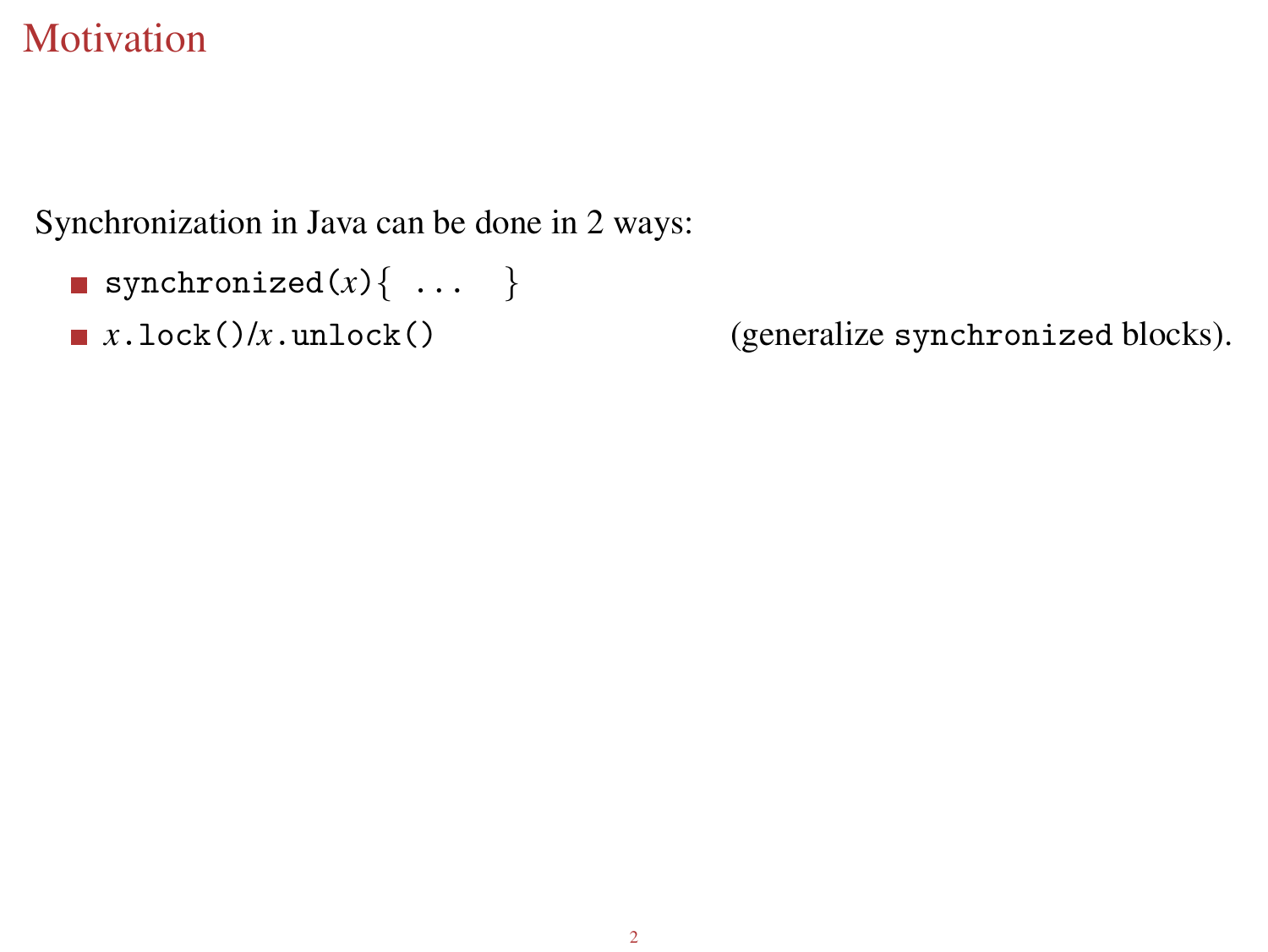## **[Motivation](#page-1-0)**

Synchronization in Java can be done in 2 ways:

```
synchronized(x)\{ \ldots \}
```
 $x \cdot \text{lock}($  $)/x \cdot \text{unlock}($  (generalize synchronized blocks).

Java locks are *reentrant*:  $\leftarrow$  our goal

■ Acquiring a lock twice is possible.

Contrary to C-threads:

■ Acquiring a lock twice results in blocking.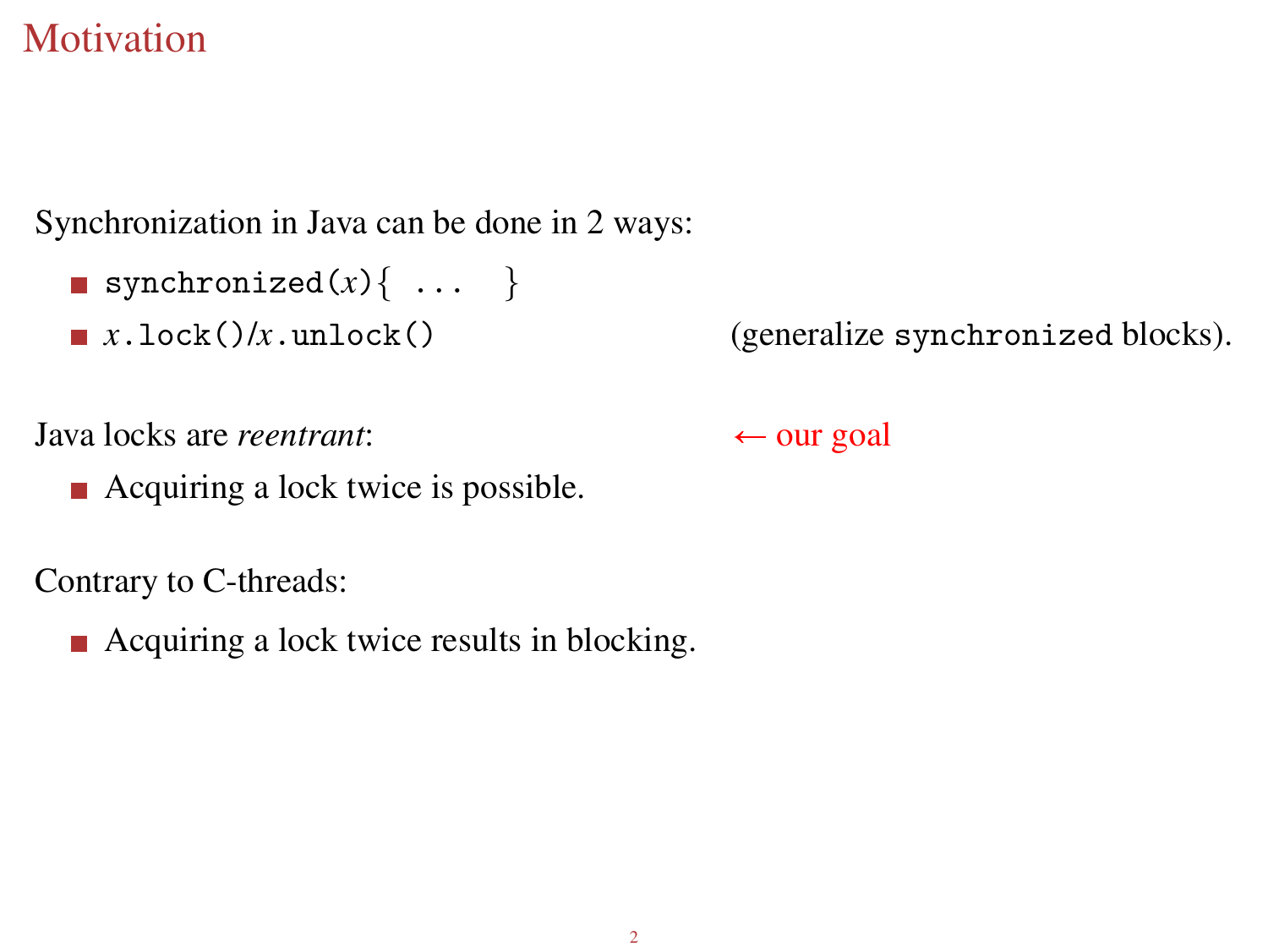## [Separation Logic](#page-3-0)

- $x.f \stackrel{\pi}{\mapsto} v$  (called "points-to predicate") has a dual meaning:
	- $\blacksquare$  *x*.*f* contains value *v*.
	- **Permission**  $\pi$  to access field  $x.f$ .
- <span id="page-3-0"></span> $\pi$  is a *fraction* in  $(0,1]$ :
	- 1 is the permission to *write access* a location.
	- Any  $0 < \pi < 1$  is the permission to *read-only access* a location.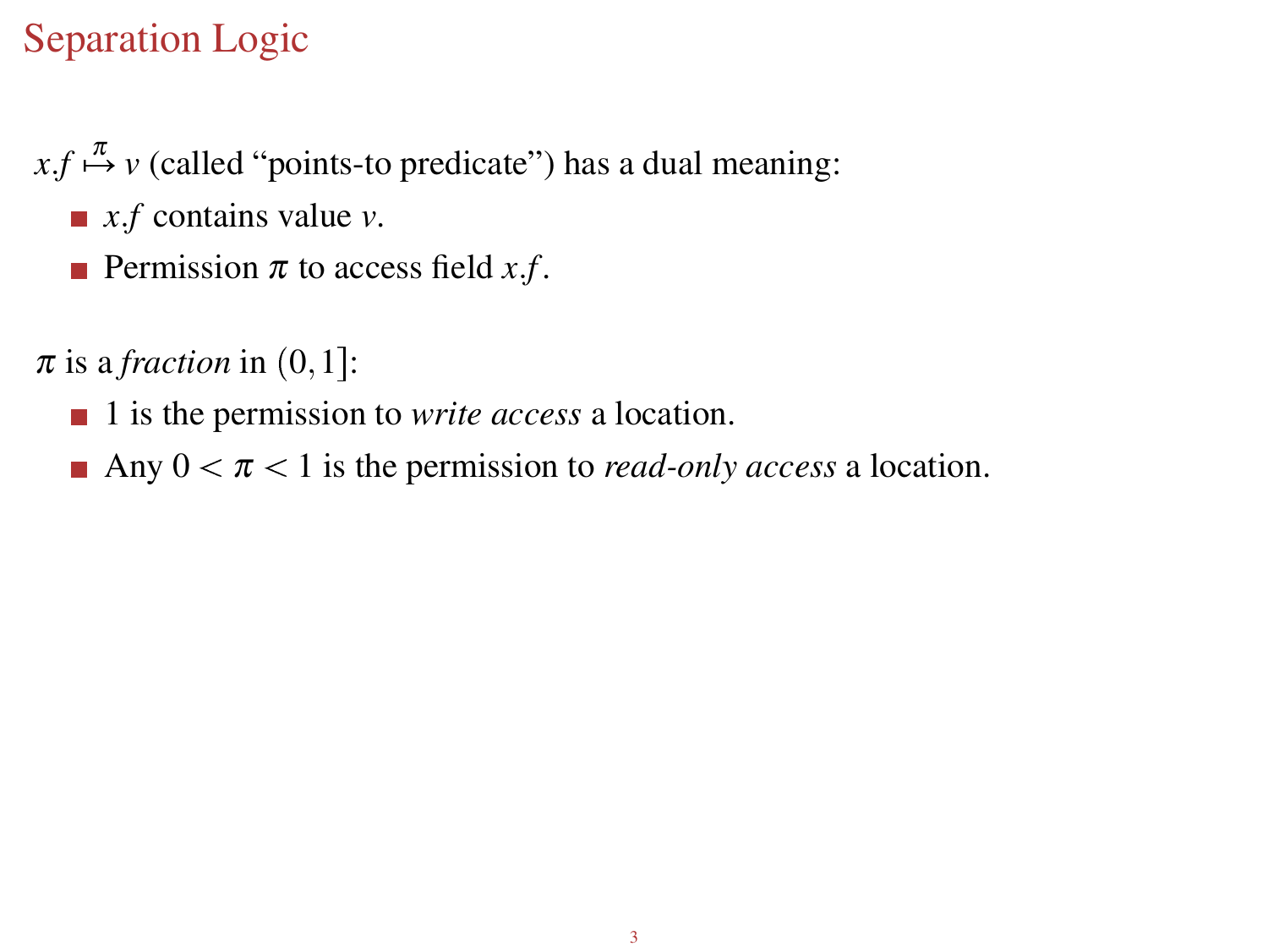## [Separation Logic](#page-3-0)

- $x.f \stackrel{\pi}{\mapsto} v$  (called "points-to predicate") has a dual meaning:
	- *x.f* contains value *v*.
	- **Permission**  $\pi$  to access field  $x.f$ .

 $\pi$  is a *fraction* in  $(0,1]$ :

- 1 is the permission to *write access* a location.
- Any  $0 < \pi < 1$  is the permission to *read-only access* a location.

Global invariant:

- For each location *x*.*f* the sum of permissions to *x*.*f* is  $\leq 1$ .
- Prevents read-write and write-write conflicts (data races).
- $\rightarrow$  Allows concurrent reads.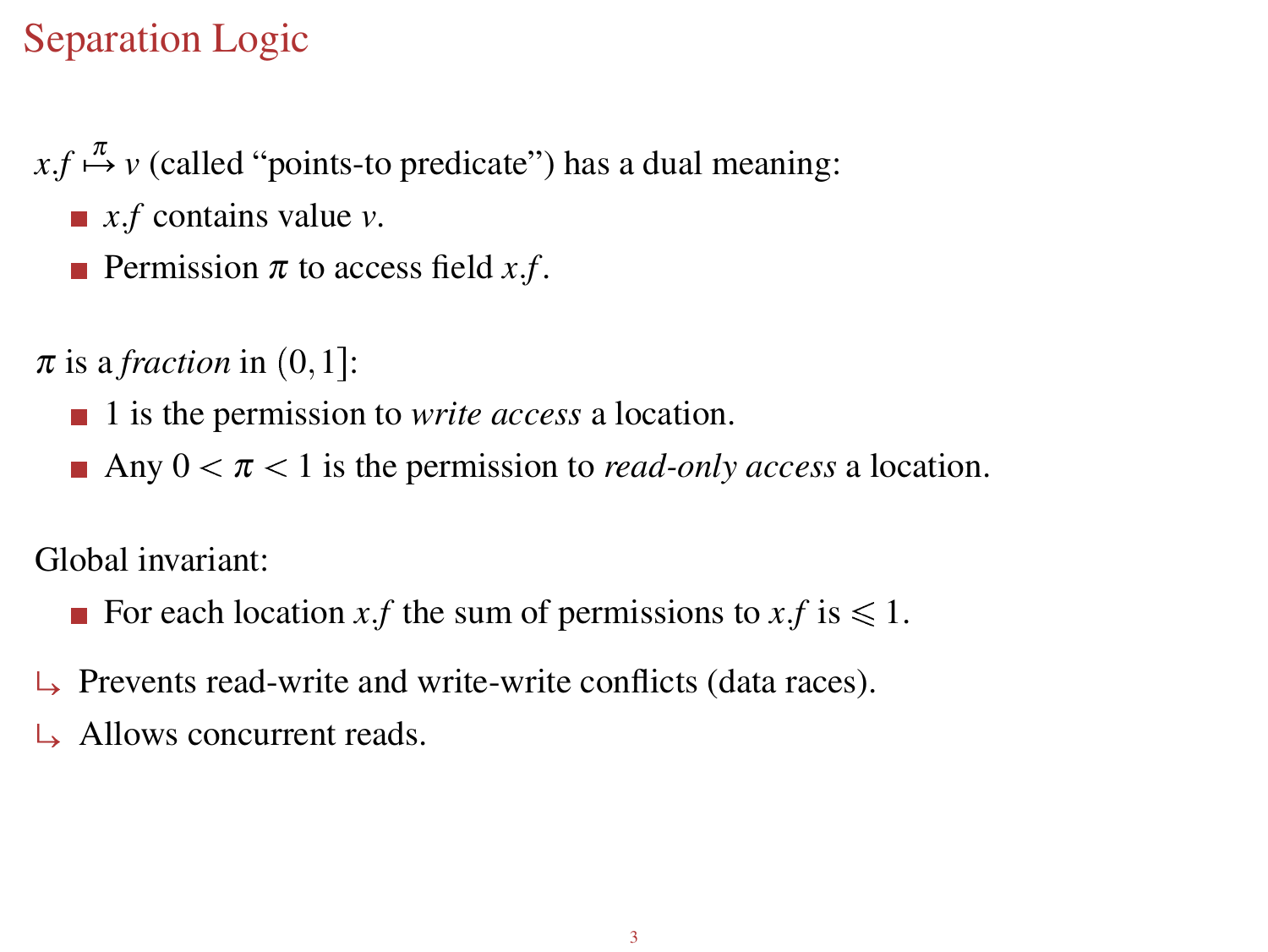## [Separation Logic](#page-3-0)

*F*\**G* is the *separating conjunction*:

- $\blacksquare$   $F * F$  implies  $F$  (weakening).
- But *F* does not imply  $F * F$ .
- *F* -\* *G* is the *linear implication* (or "*baguette magique*"):
	- Reads "consume *F* yielding *G*" or "trade *F* and receive *G*"
	- $\blacksquare$   $F*(F \rightarrow G)$  implies *G*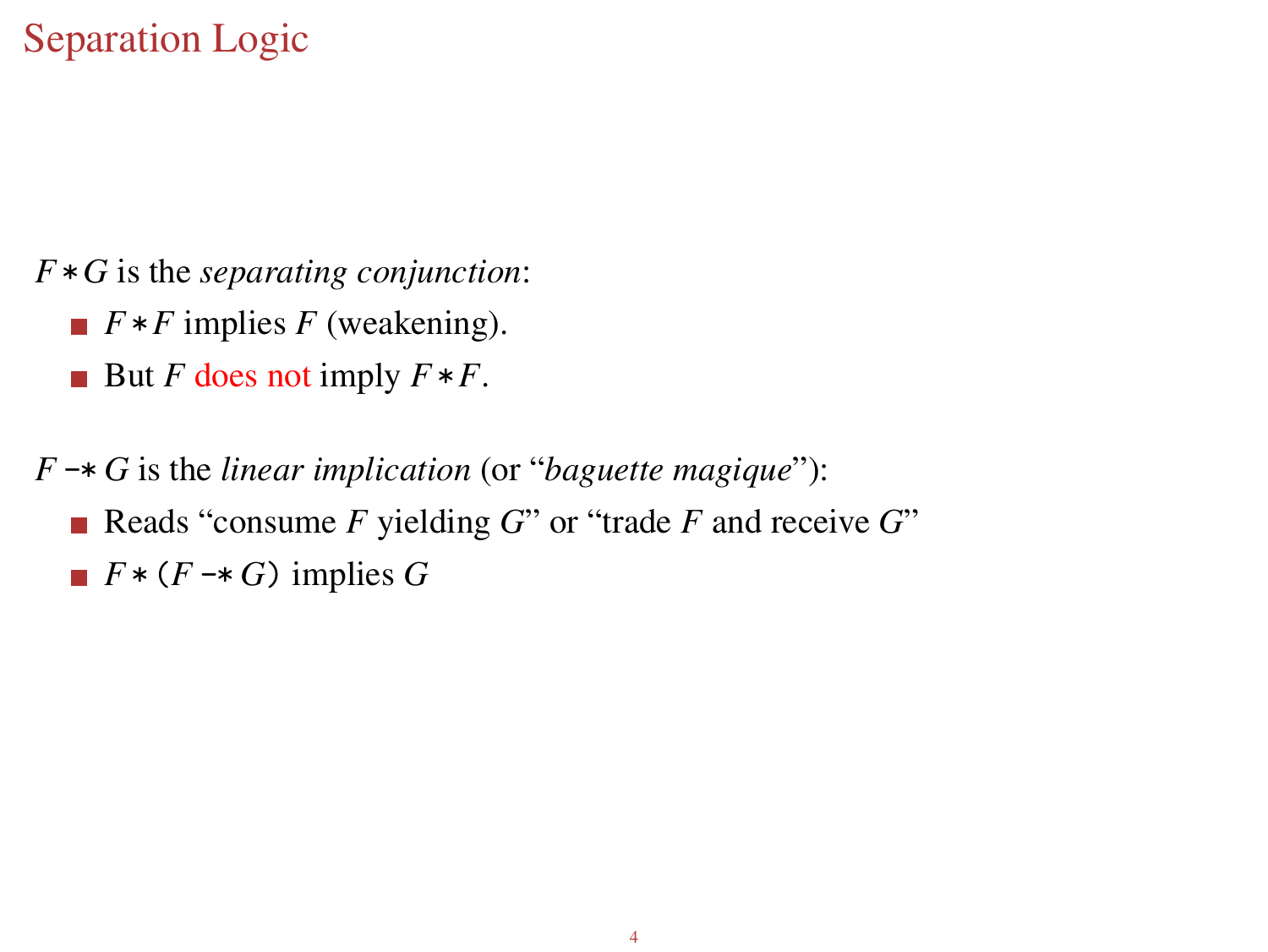[Hoare Rules for Non-Reentrant Locks](#page-6-0)

<span id="page-6-0"></span> $\Gamma \vdash \{F\} \ c \ \{G\}$ 

- A thread can safely execute command  $c$  with initial resource (permissions)  $F$  and end with resource *G*.
- **Threads** *own* resources and use resources to read/write to the heap.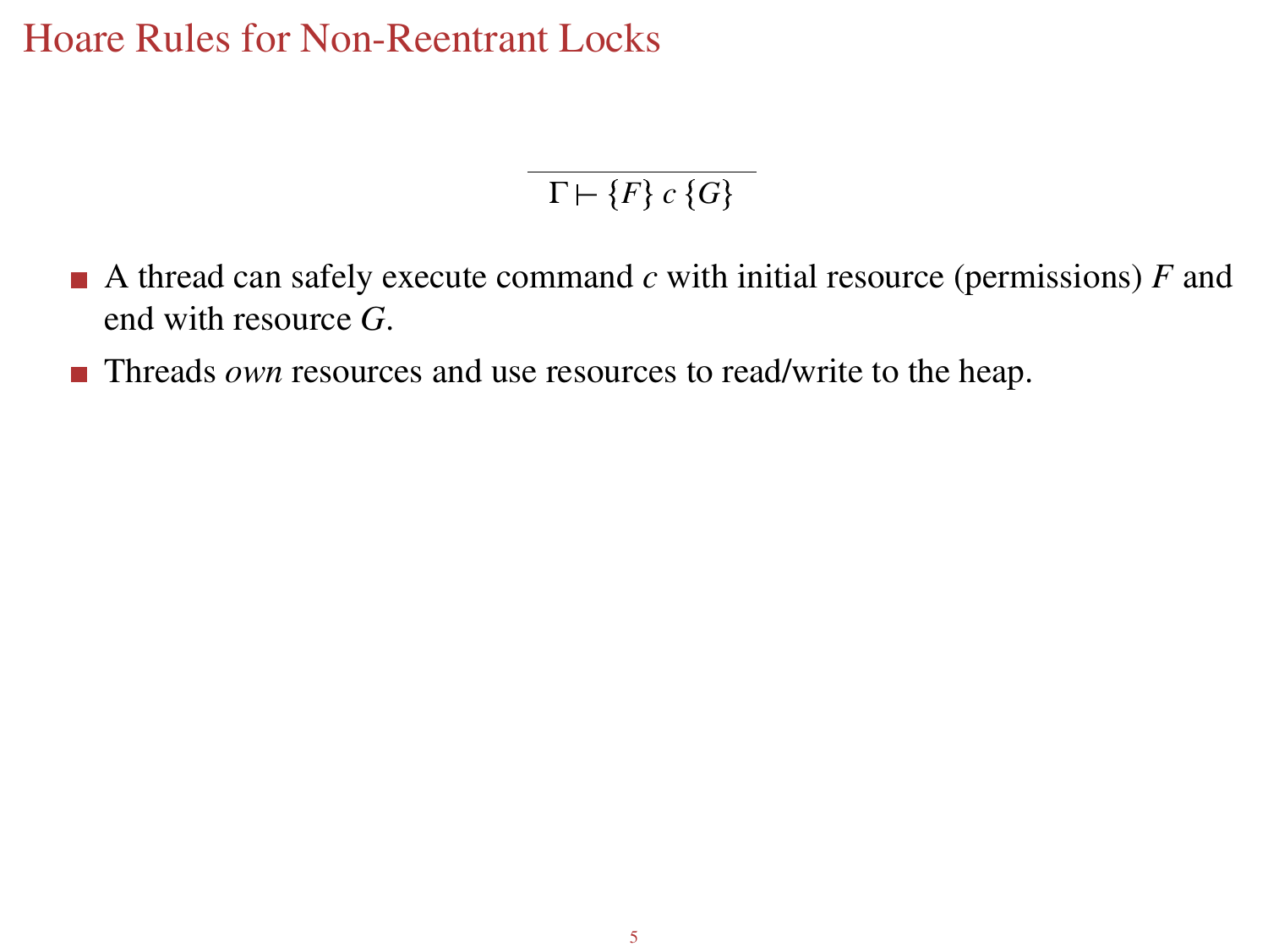[Hoare Rules for Non-Reentrant Locks](#page-6-0)

 $\Gamma \vdash \{F\} \ c \ \{G\}$ 

- A thread can safely execute command *c* with initial resource (permissions) *F* and end with resource *G*.
- Threads *own* resources and use resources to read/write to the heap.

To deal with non-reentrant locks, O'Hearn proposed to attach *resource invariants* to locks:

> *I* is *x*'s resource invariant  $\Gamma \vdash \{F\} \text{ x.lock}$ ()  $\{F * I\}$

- Locks also own resources.
- When a lock is acquired, it *lends* its resource invariant to the acquiring thread.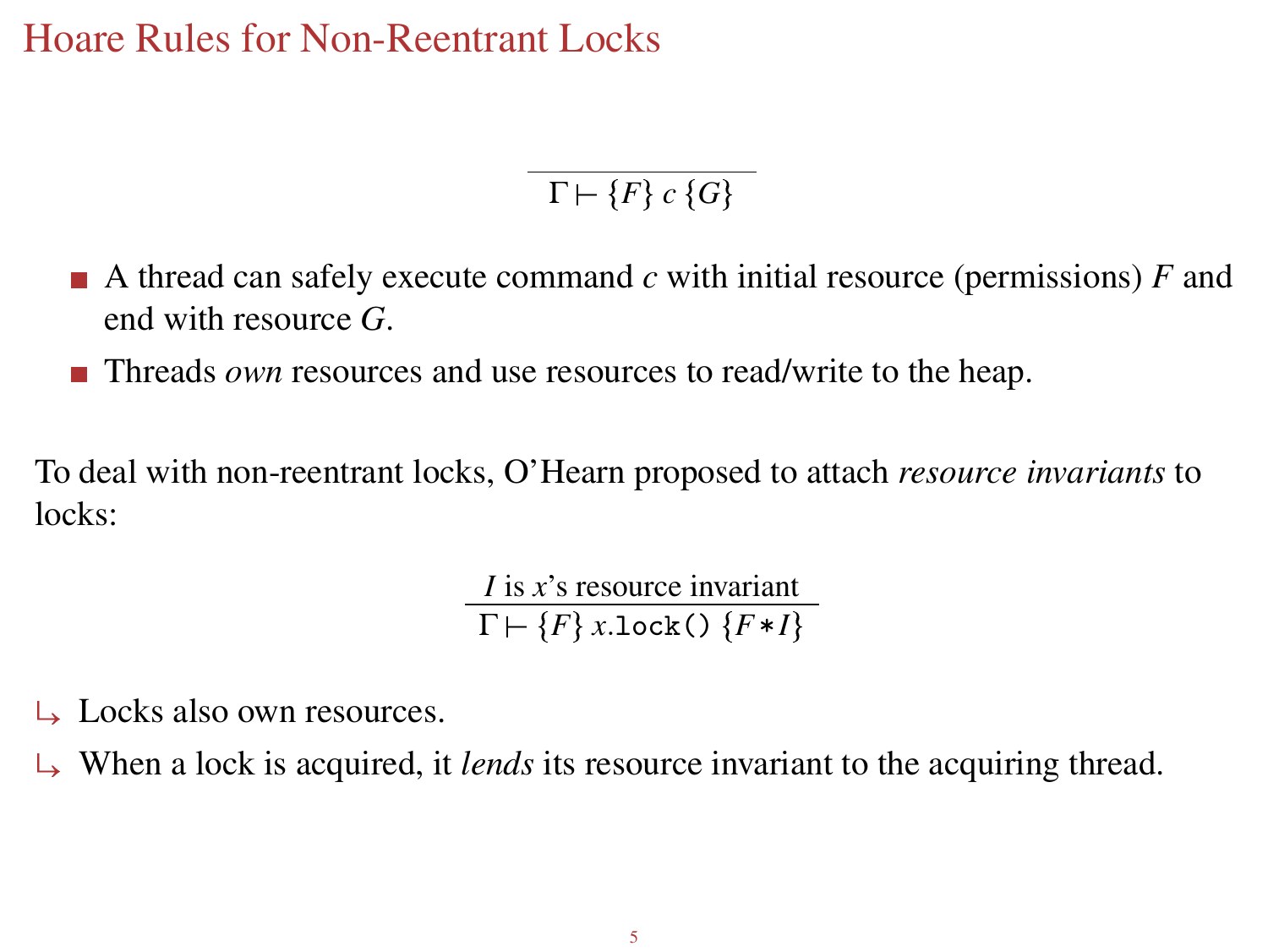#### [Reentrant Locks for Object Oriented Programs](#page-8-0)

Resource invariants are described with *abstract predicates* (Parkinson'05):

class C{ class D extends C{   
int f;   
pred inv = 
$$
f \xrightarrow{1}
$$
 -;   
 }  
  $f$  =  $f \xrightarrow{1}$  -;   
  $f$  =  $f \xrightarrow{1}$  -;   
  $f$  =  $f \xrightarrow{1}$  -;   
  $f$  =  $f \xrightarrow{1}$  -;

Intuition:

- If *x*'s dynamic type is *C*, then *x*.inv is  $xf \stackrel{1}{\mapsto}$
- If *x*'s dynamic type is *D*, then *x*.inv is  $(x.f \overset{1}{\mapsto} _{-} * x.g \overset{1}{\mapsto} _{-})$
- <span id="page-8-0"></span>Resource invariants get stronger in subclasses.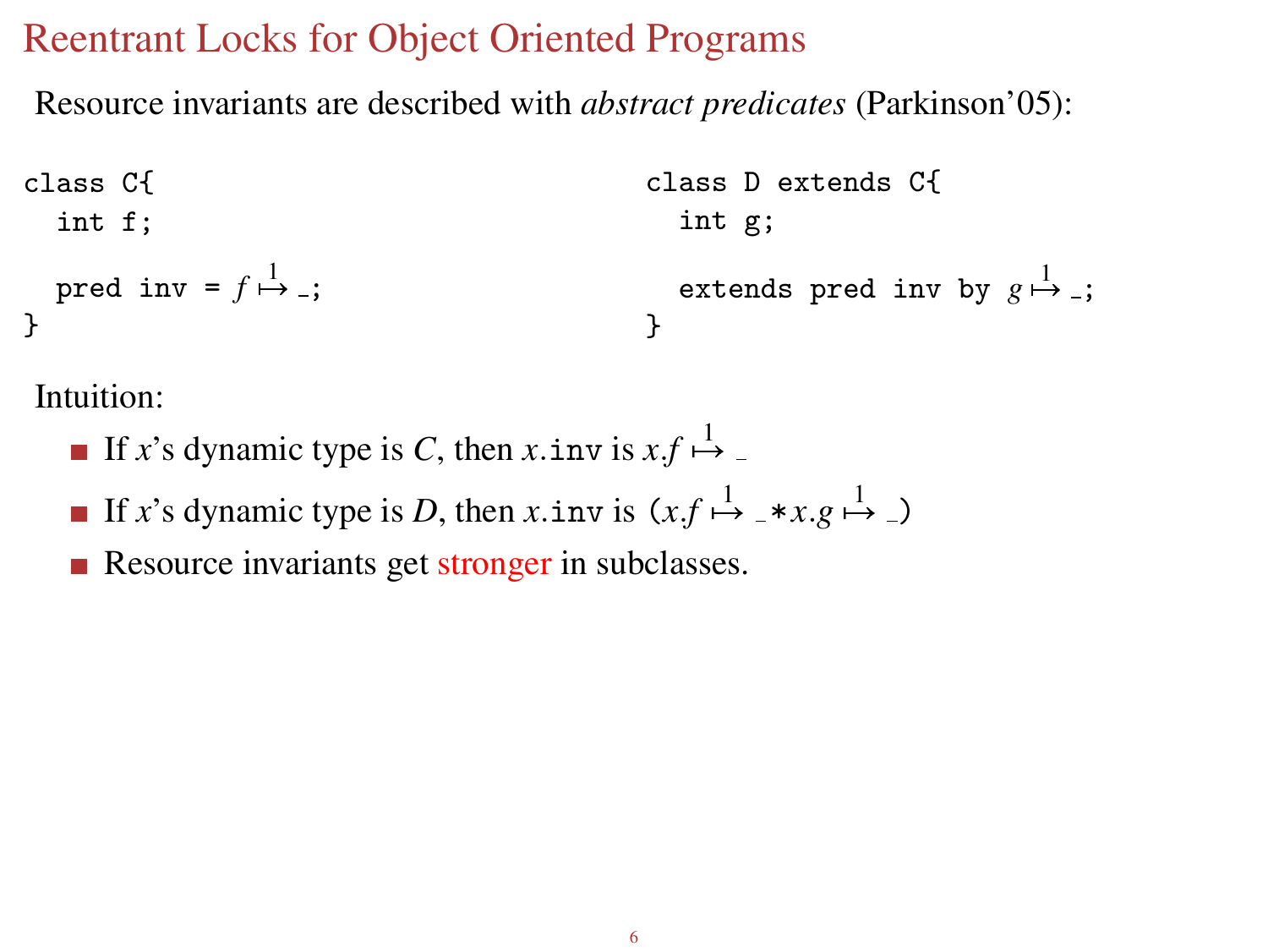#### [Reentrant Locks for Object Oriented Programs](#page-8-0)

Resource invariants are described with *abstract predicates* (Parkinson'05):

class C{ class D extends C{   
int f;   
pred inv = 
$$
f \xrightarrow{1}
$$
 -;   
 }  
  $f$ 

Intuition:

- If *x*'s dynamic type is *C*, then *x*.inv is  $xf \stackrel{1}{\mapsto}$
- If *x*'s dynamic type is *D*, then *x*.inv is  $(x.f \overset{1}{\mapsto} _{-} * x.g \overset{1}{\mapsto} _{-})$
- Resource invariants get stronger in subclasses.

Resource invariants are represented by the distinguished predicate inv:

```
class Object{
  pred inv = true;
}
```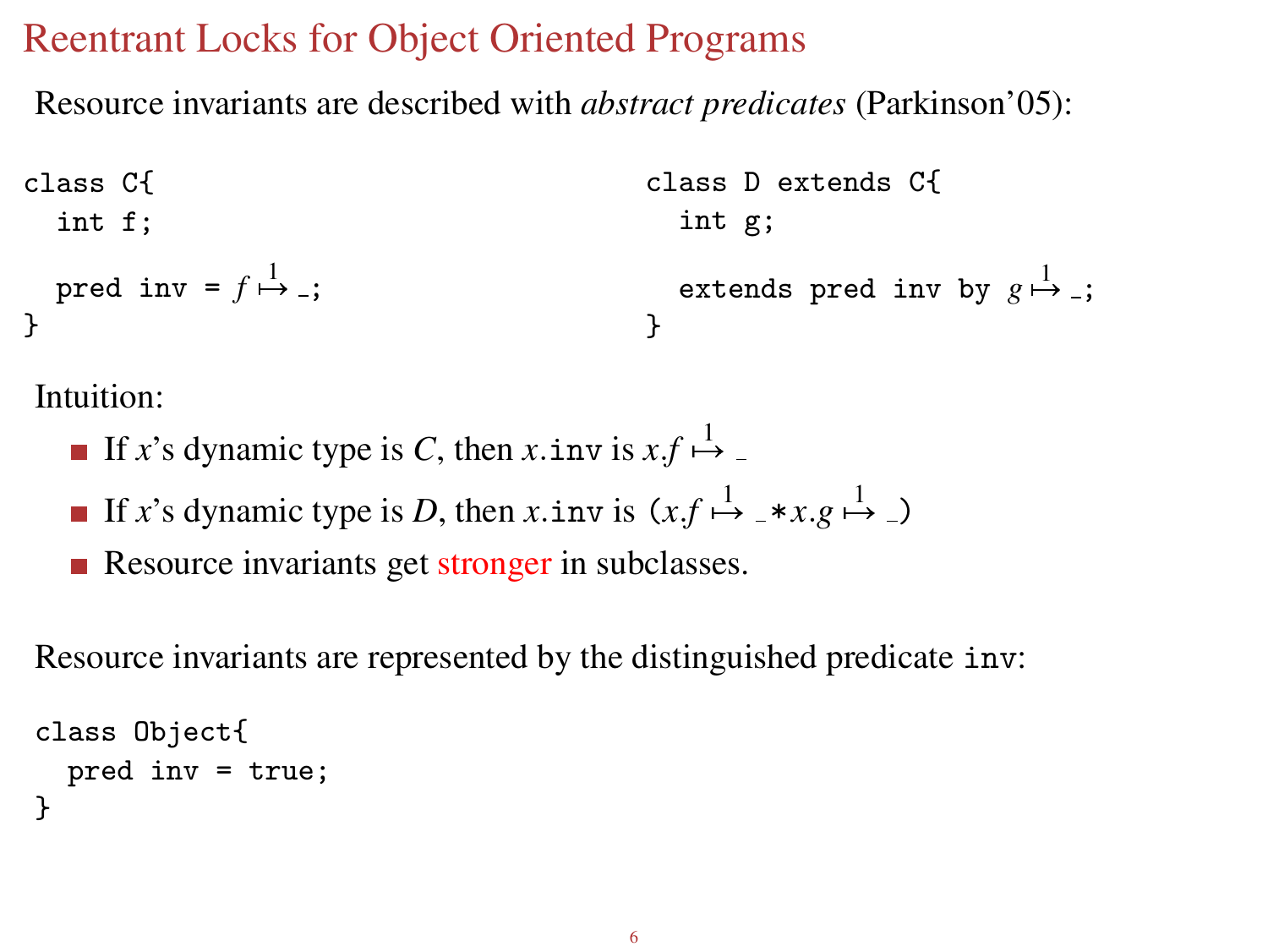## [Separation Logic for Reentrant Locks](#page-10-0)

O'Hearn's rule does not support reentrant locks:

```
\{true\}x.lock();
 \{I\} (I is x's resource invariant)
x.lock();
\{I * I\} \leftarrow wrong!
...
```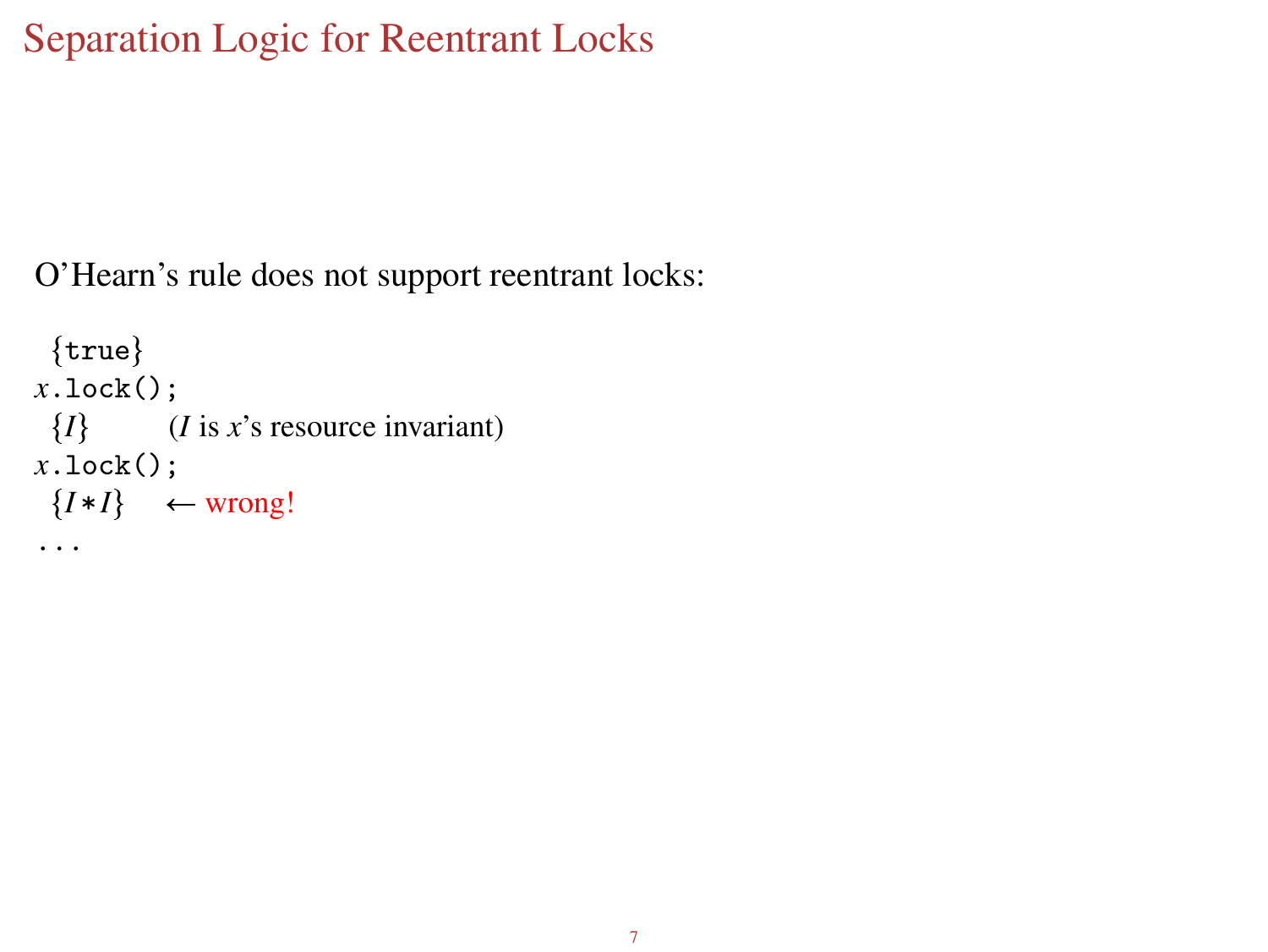#### [Separation Logic for Reentrant Locks](#page-10-0)

4 formulas to speak about locks (where *S* is a *multiset*):

 $F ::= ... |$  lockset(*S*) | *S* contains  $x | x$ . Initialized |  $x$ . Fresh | ...

- *F linear*: *F* does not imply *F*\**F*.
- $\blacksquare$  *F* copyable: *F* implies  $F * F$ .

For each thread, we track the set of currently held locks:

**l** lockset  $(S)$ : *S* is the multiset of currently held locks. (linear) *S* contains *x*: lockset *S* contains lock *x*. (copyable)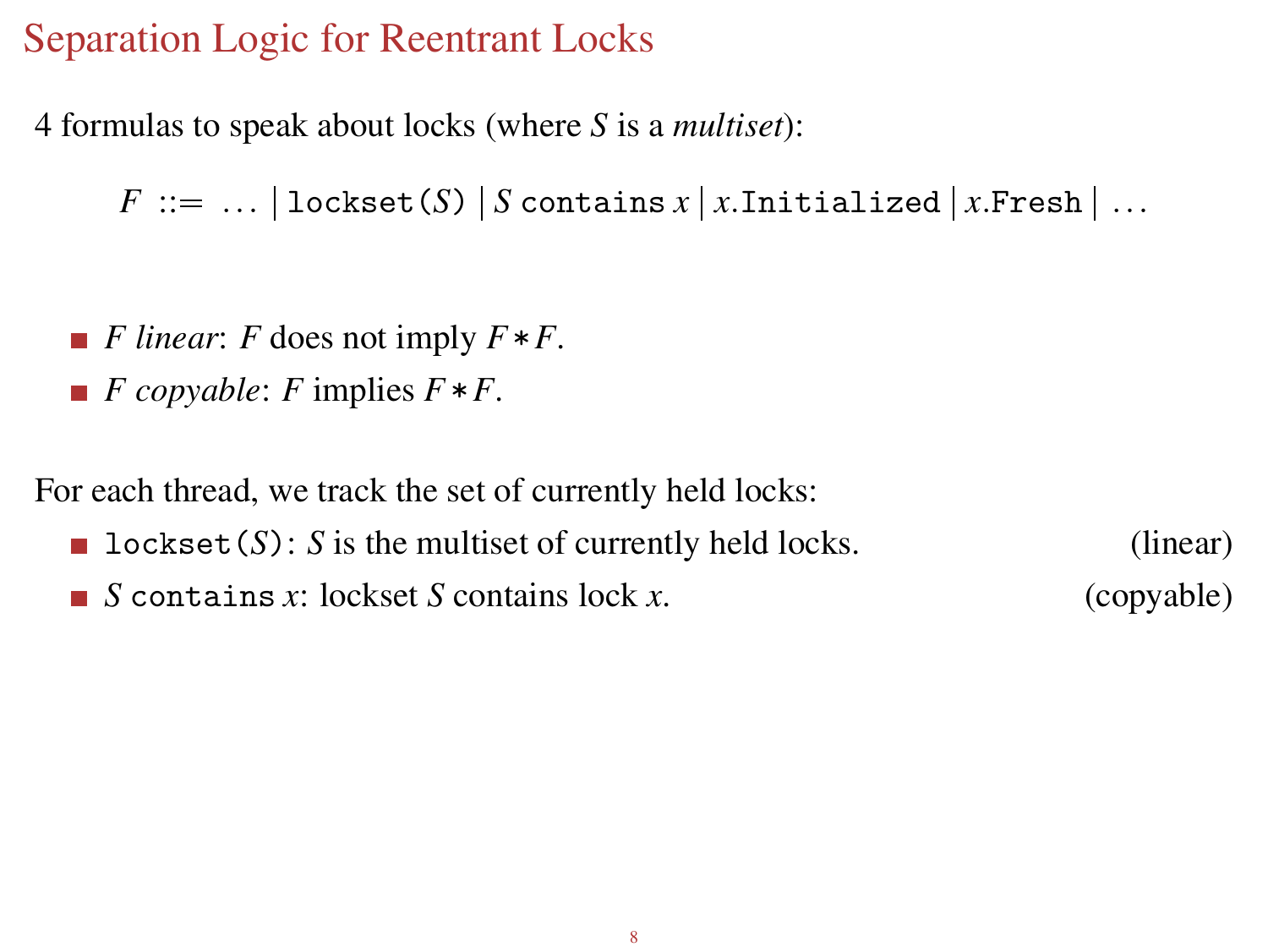#### [Separation Logic for Reentrant Locks](#page-10-0)

4 formulas to speak about locks (where *S* is a *multiset*):

 $F ::= ... |$  lockset(*S*) | *S* contains  $x | x$ . Initialized |  $x$ . Fresh | ...

- *F linear*: *F* does not imply *F*\**F*.
- $\blacksquare$  *F* copyable: *F* implies  $F * F$ .

For each thread, we track the set of currently held locks:

**l** lockset  $(S)$ : *S* is the multiset of currently held locks. (linear) *S* contains *x*: lockset *S* contains lock *x*. (copyable)

For each lock, we track its abstract lock state:

- $\blacksquare$  *x*. Fresh: ticket to initialize *x*'s resource invariant. (linear)
- *x*.Initialized: *x*'s resource invariant is initialized. (copyable)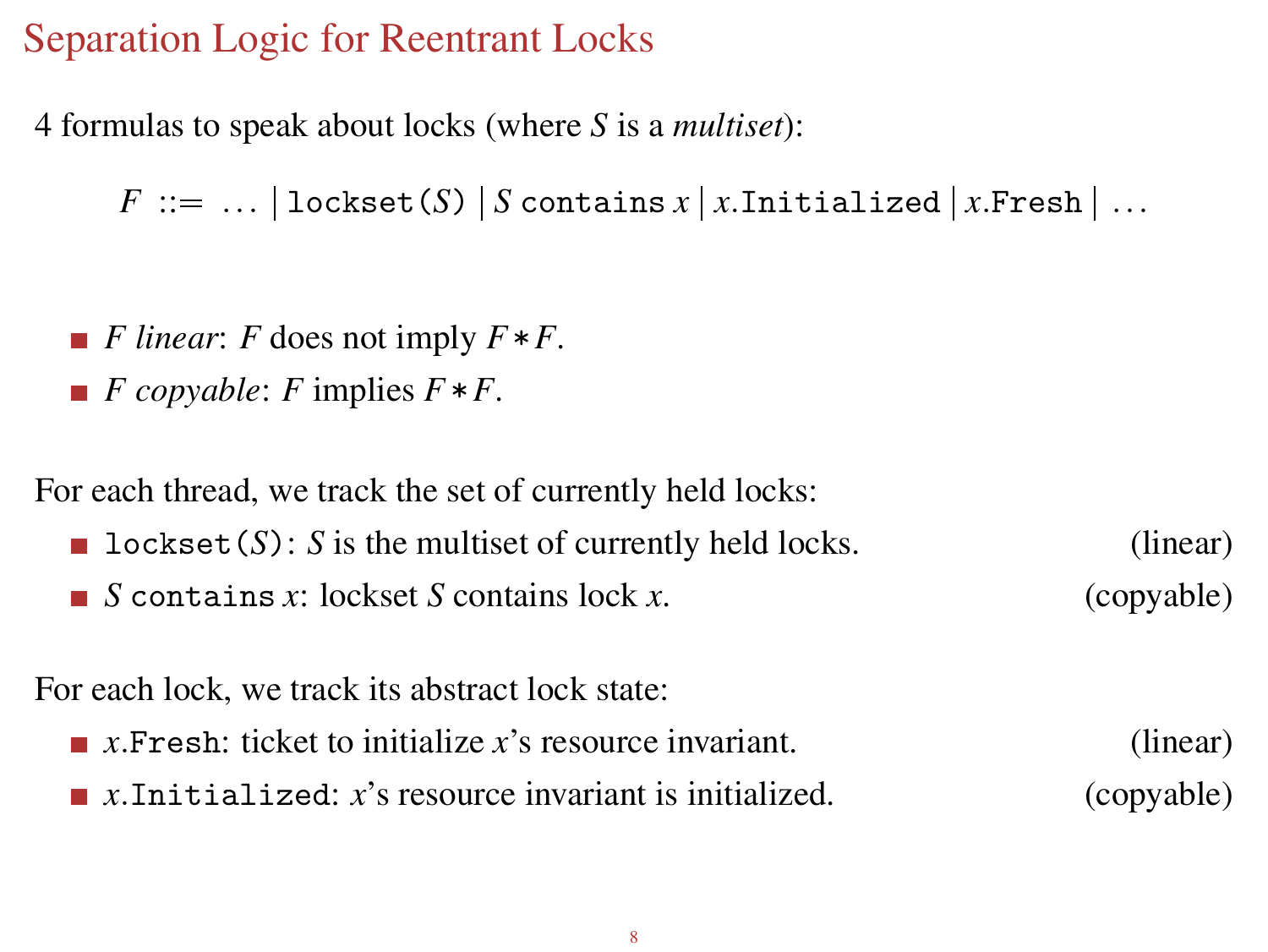## [Initializing Locks](#page-13-0)



 $\rightarrow$  After creation a lock cannot be acquired: *x*.Initialized misses to match (Lock)'s precondition.

> <span id="page-13-0"></span>(Commit)  $\Gamma \vdash$  $\{$ lockset $(S) * x.inv * x.Fresh\}$ *x*.commit  ${lockset(S) * ! (S contains x) * x. Initialized}$

- $\rightarrow$  *x*.commit is a no-op.
- $\rightarrow$  After being committed a lock can be acquired: (Commit)'s postcondition matches (Lock)'s precondition.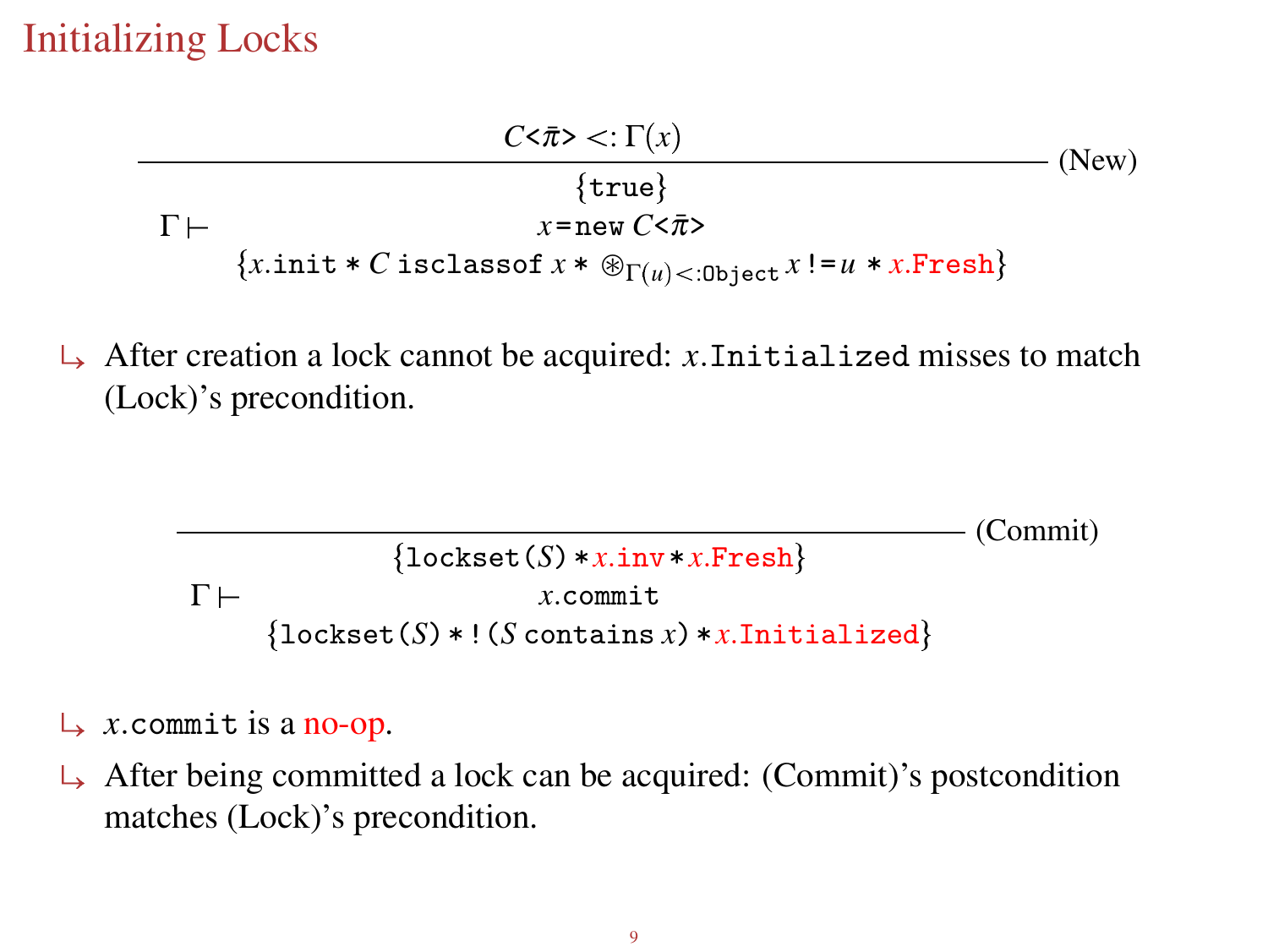## [Acquiring Locks](#page-14-0)

(Lock)  $\Gamma \vdash$  ${lockset(S) * ! (S contains x) * x. Initialized}$ *x*.lock()  $\{$ lockset $(x, S) * x$ .inv

- ë Threads obtain resource invariants only when *initially acquiring* a lock (precondition !(*S* contains *x*)).
- Nothing special to handle subclassing.

<span id="page-14-0"></span>(Re-Lock)  $\Gamma$   $\left\{\text{lockset}(x \mid S) \right\}$ *x*.lock() {lockset(*x x S*)}

Reentrant acquirement (precondition lockset  $(x, S)$ ):  $x$ 's resource invariant is not obtained.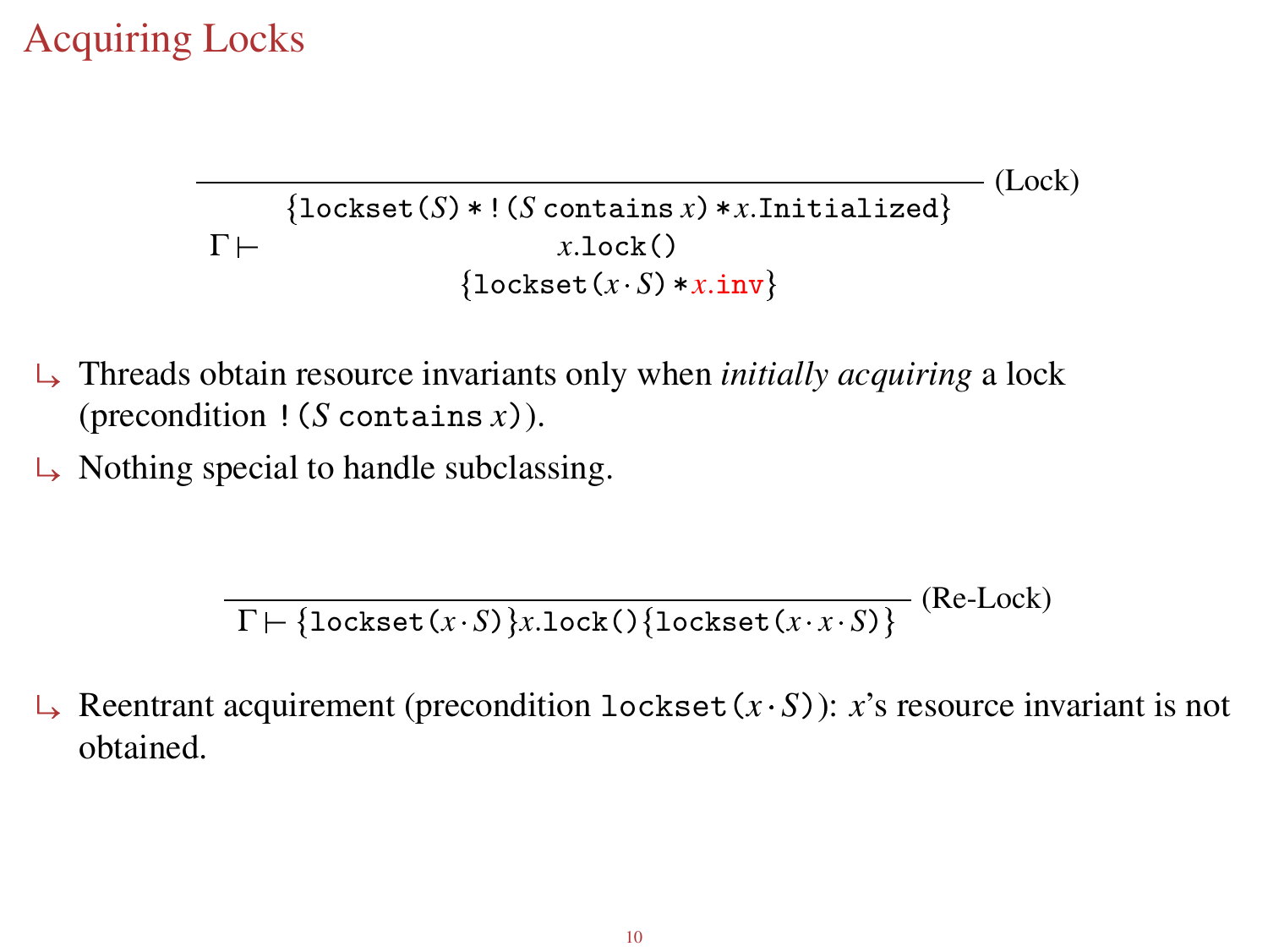### [Releasing Locks](#page-15-0)

 $\Gamma \vdash \{\texttt{lockset}(x \cdot x \cdot S)\}$ x.unlock() $\{\texttt{lockset}(x \cdot S)\}$  (Re-Unlock)

 $\mapsto$  Releasing *x* but *x*'s reentrancy level  $> 1$  (precondition lockset (*x x S*)): invariant not abandoned.

> <span id="page-15-0"></span>(Unlock)  $\Gamma \vdash \{\text{lockset}(x \mid S) * x.\text{inv}\}x.\text{unlock}() \{\text{lockset}(S)\}$

 $\perp$  If *x*'s reentrancy level is not known to be > 1, *x*'s resource invariant is abandoned.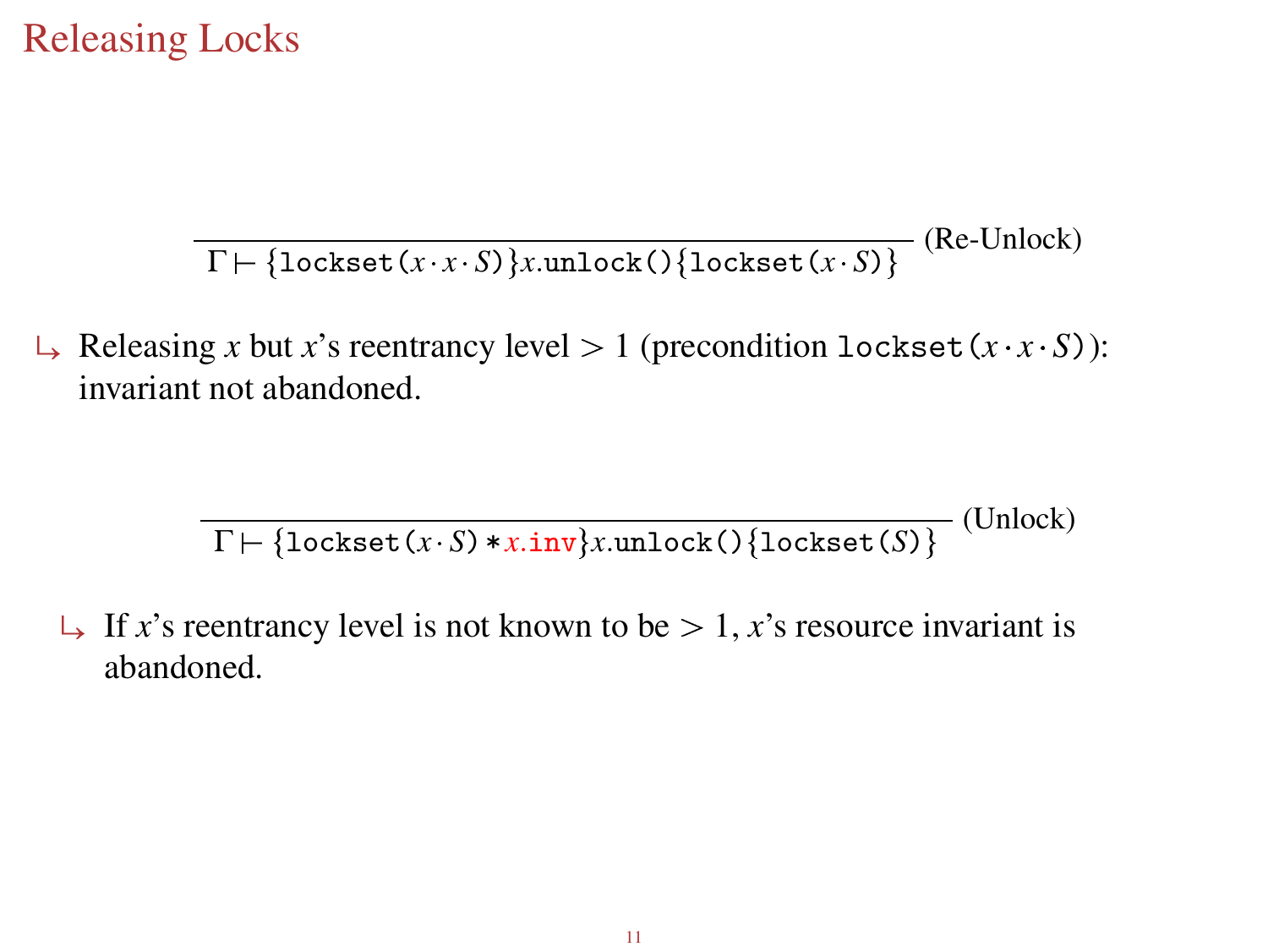## [Reasoning about the Absence of Aliasing](#page-16-0)

Problem: (Lock)'s precondition requires that *x* is not in the current lockset.

- $\rightarrow$  To establish this precondition, one has to show that *x* does not alias any member of the current lockset.
- $\rightarrow$  Separation logic tries to avoid the need to reason about the absence of aliasing! We sneak some of this back into the program logic.
- <span id="page-16-0"></span>ë Our next example shows that we can still deal with fine-grained concurrency in spite of this.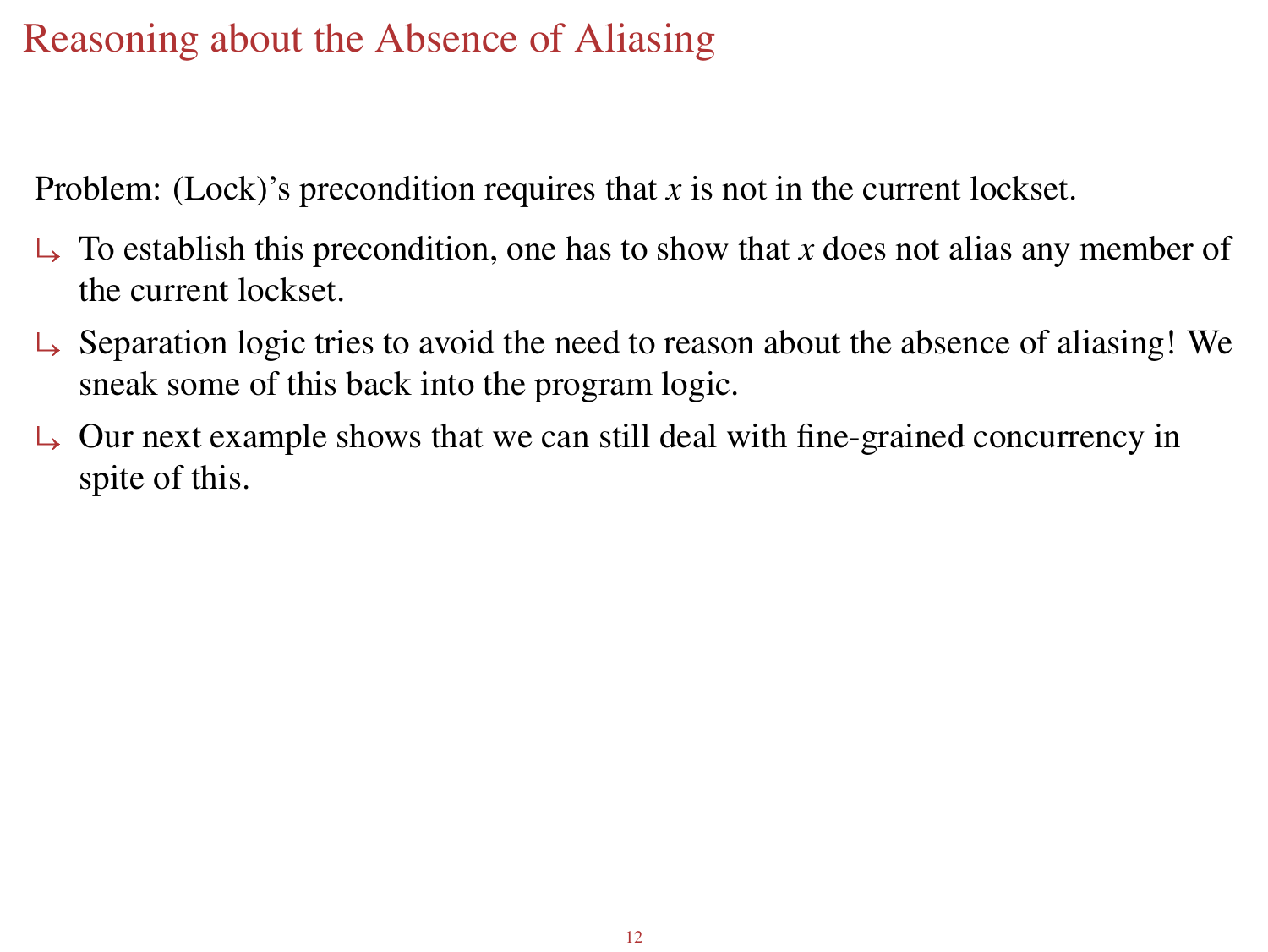## [Reasoning about the Absence of Aliasing](#page-16-0)

Problem: (Lock)'s precondition requires that *x* is not in the current lockset.

- $\rightarrow$  To establish this precondition, one has to show that *x* does not alias any member of the current lockset.
- $\rightarrow$  Separation logic tries to avoid the need to reason about the absence of aliasing! We sneak some of this back into the program logic.
- $\rightarrow$  Our next example shows that we can still deal with fine-grained concurrency in spite of this.
	- We have classes parametrized by specification values ( $=$  Java + permissions + locksets).
	- We can encode ownership type-system to help us deal with aliasing.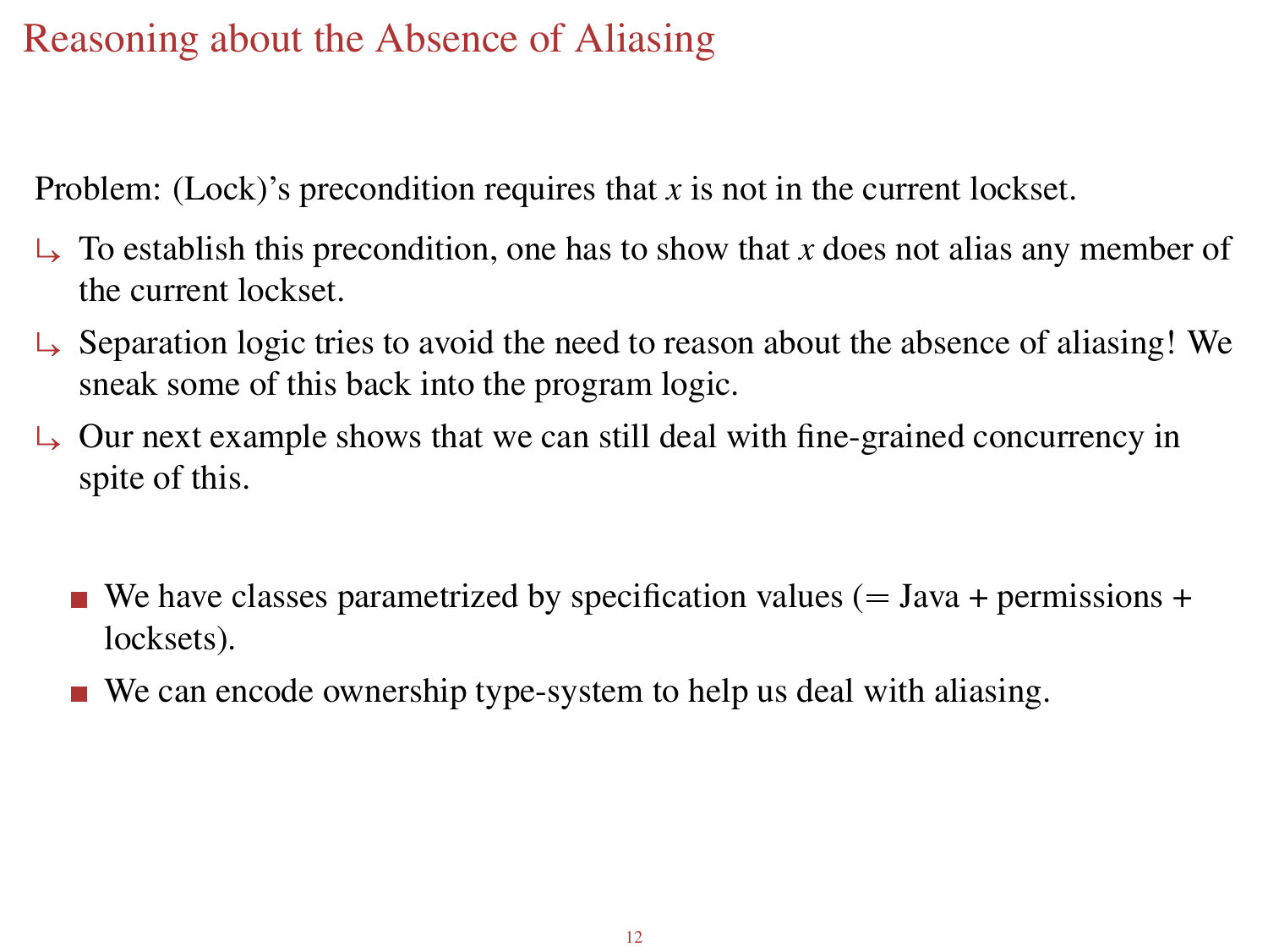## [Lock Coupling: A Test Case for Fine-grained Concurrency](#page-18-0)

Lock coupling list algorithm:

- Standard test case for fine-grained concurrency (Gotsman et al'07, Parkinson et al'07).
- No single lock that guards the entire list.
- **List-traversing methods acquire each of the node locks right before accessing the** node, and release it again after moving to the next node.
- $\Box$  The precondition of traversal methods requires that none of the list nodes is in the current lockset:

```
class List{
  pred nodes_unlocked<Lockset S> = ???;
 requires nodes_unlocked<S>;
 ensures nodes_unlocked<S>;
 void traverse(){...}
}
```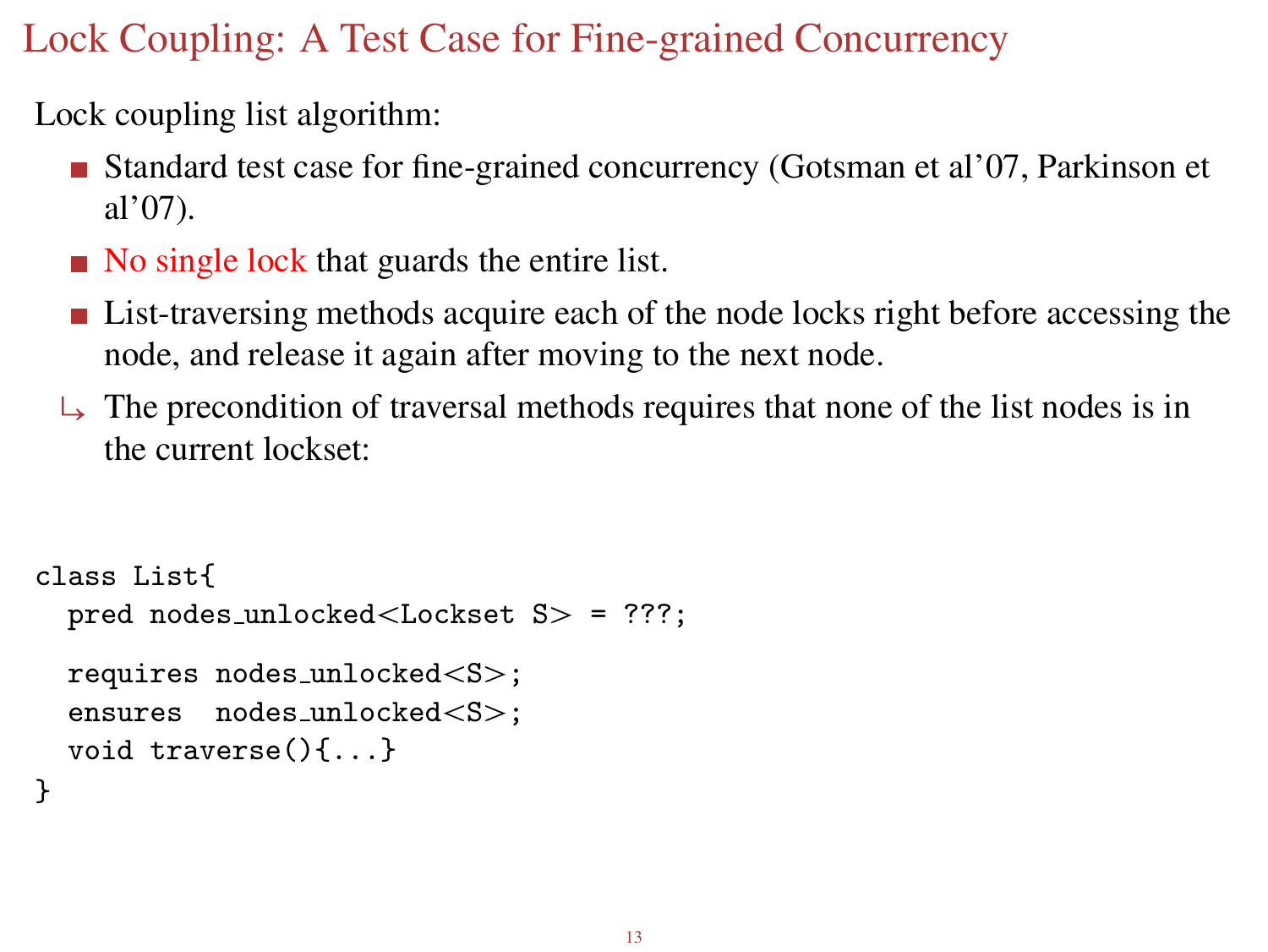### [Lock Coupling: A Solution with Type-based Ownership](#page-19-0)

```
class Node<Object owner>{
  public int val;
  public Node<owner> next;
  extends pred inv by (\exists Node<owner> x)(val\stackrel{1}{\mapsto} \_ * next\stackrel{1}{\mapsto} x * x.Initialized)
}
class List{
  Node<this> header:
  extends pred inv by (\exists Node<this> x)(header\stackrel{1}{\mapsto}x * x.initialized);
  pred nodes_unlocked<Lockset s> = lockset(S) * (\forall Object owner,Node<owner> x)
                                                          (S contains x \rightarrow owner != this);
  requires nodes_unlocked<S>;
  ensures nodes_unlocked<S>:
  void traverse(){...}
}
```
<span id="page-19-0"></span>We universally quantify over a type parameter: we exploit that in our language type system and program logic are inter-dependent.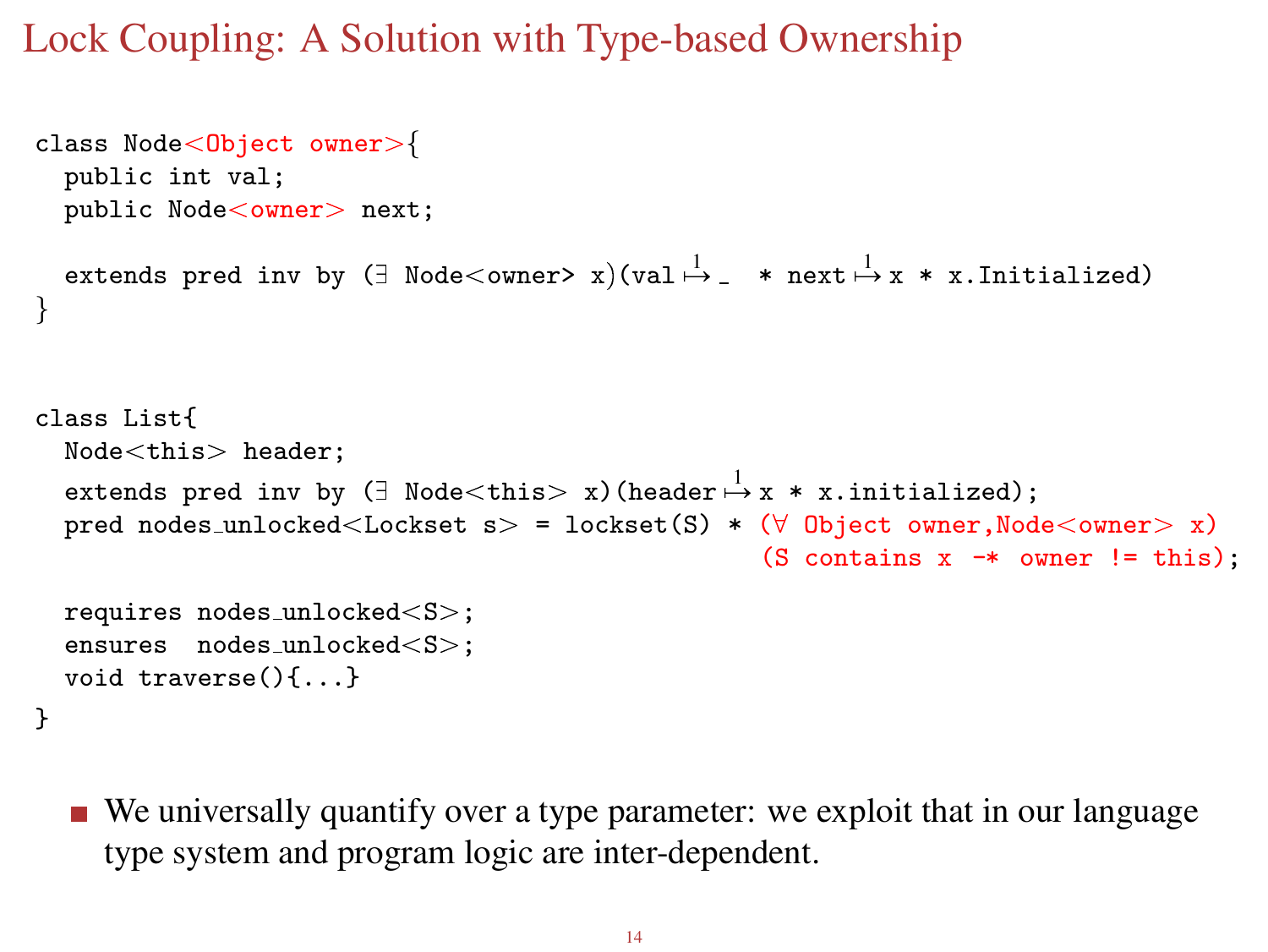## [Start/Join](#page-20-0)

#### **Multithreading in Java:**

- Threads should define the run() method.
- When start() is called on a thread, the new thread is forked and its run() method executes in parallel with the rest of the program.
- <span id="page-20-0"></span>A thread t is finished when t.join() returns.
- We use  $run()$ 's precondition as start()'s precondition.
- We use run()'s postcondition as  $\overline{\text{join}}$  ()'s postcondition.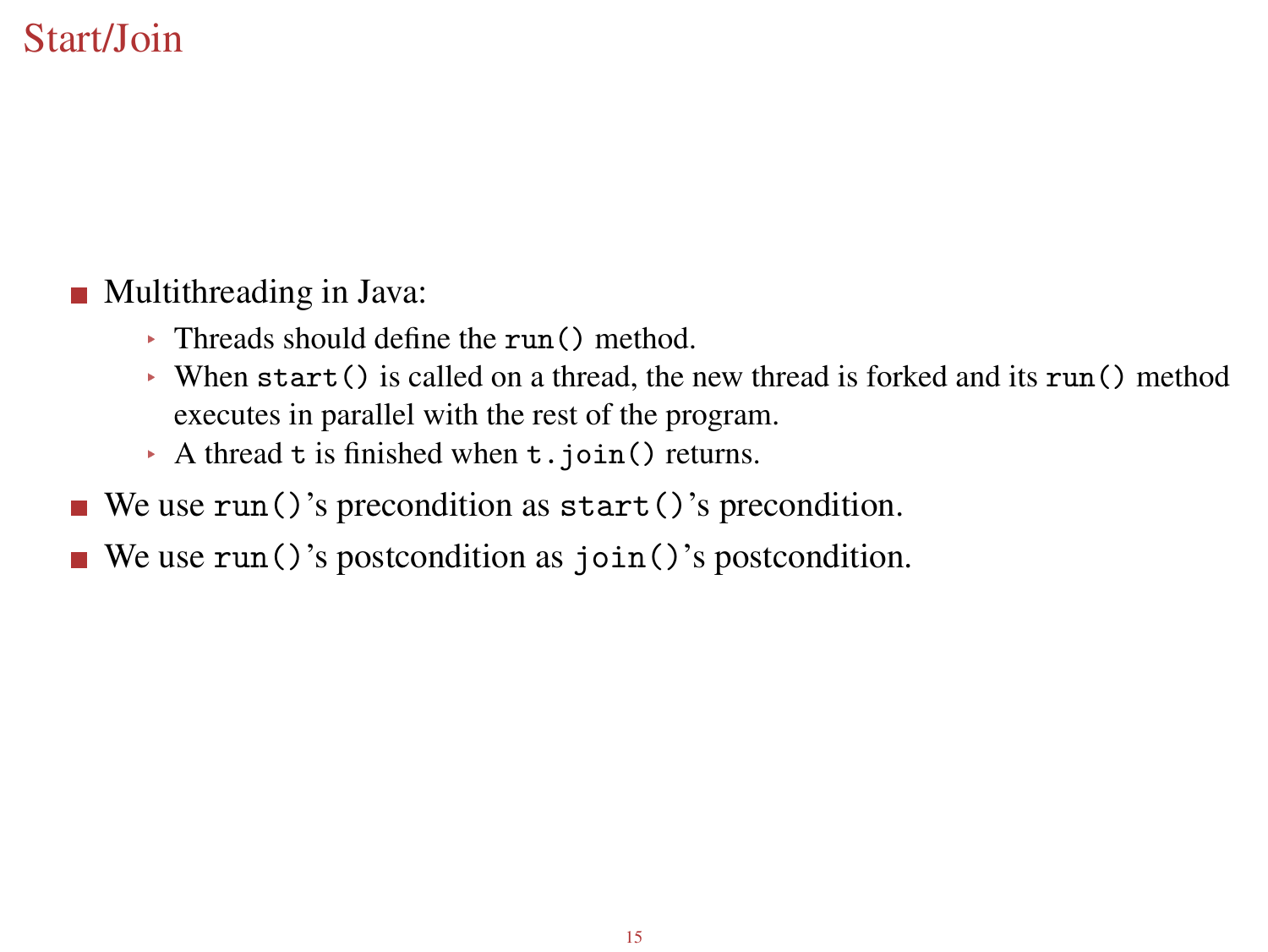#### [Start/Join](#page-20-0)

- **Parent threads pass resources to newly created threads.**
- Alive threads take back resources of terminated threads.

*F* ::= ... |  $\text{Join}(x, \pi)$  | ...

 $\Box$  Ticket to take back fraction  $\pi$  of *x*'s resource when *x* terminates.

#### $\pi \cdot F$

 $\Box$  Formula *F scaled by*  $\pi$  (defined as a derived form)

$$
\frac{\Gamma \vdash x : C \quad F \text{ is run's postcondition in class } C}{\{x != \text{null} * \text{Join}(x, \pi)\} \, x \, \text{join}(\} \, \{\pi \cdot F\}} \, \text{(Join)}
$$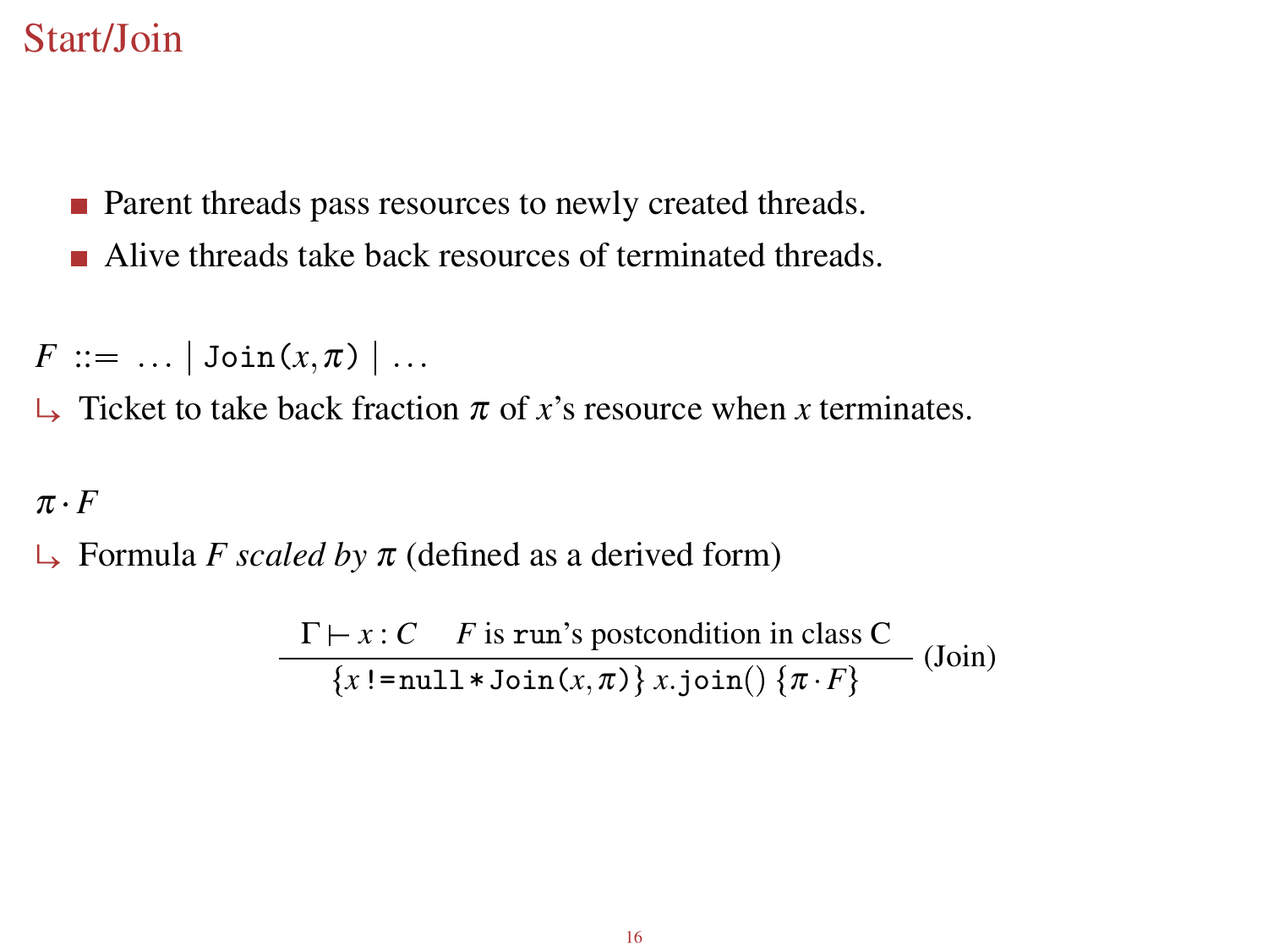#### [Start/Join: Two Examples](#page-22-0)



Thread  $t_1$  takes back  $t_0$ 's resource.



<span id="page-22-0"></span>Threads  $t_1$  and  $t_2$  both take back half of  $t_0$ 's resource.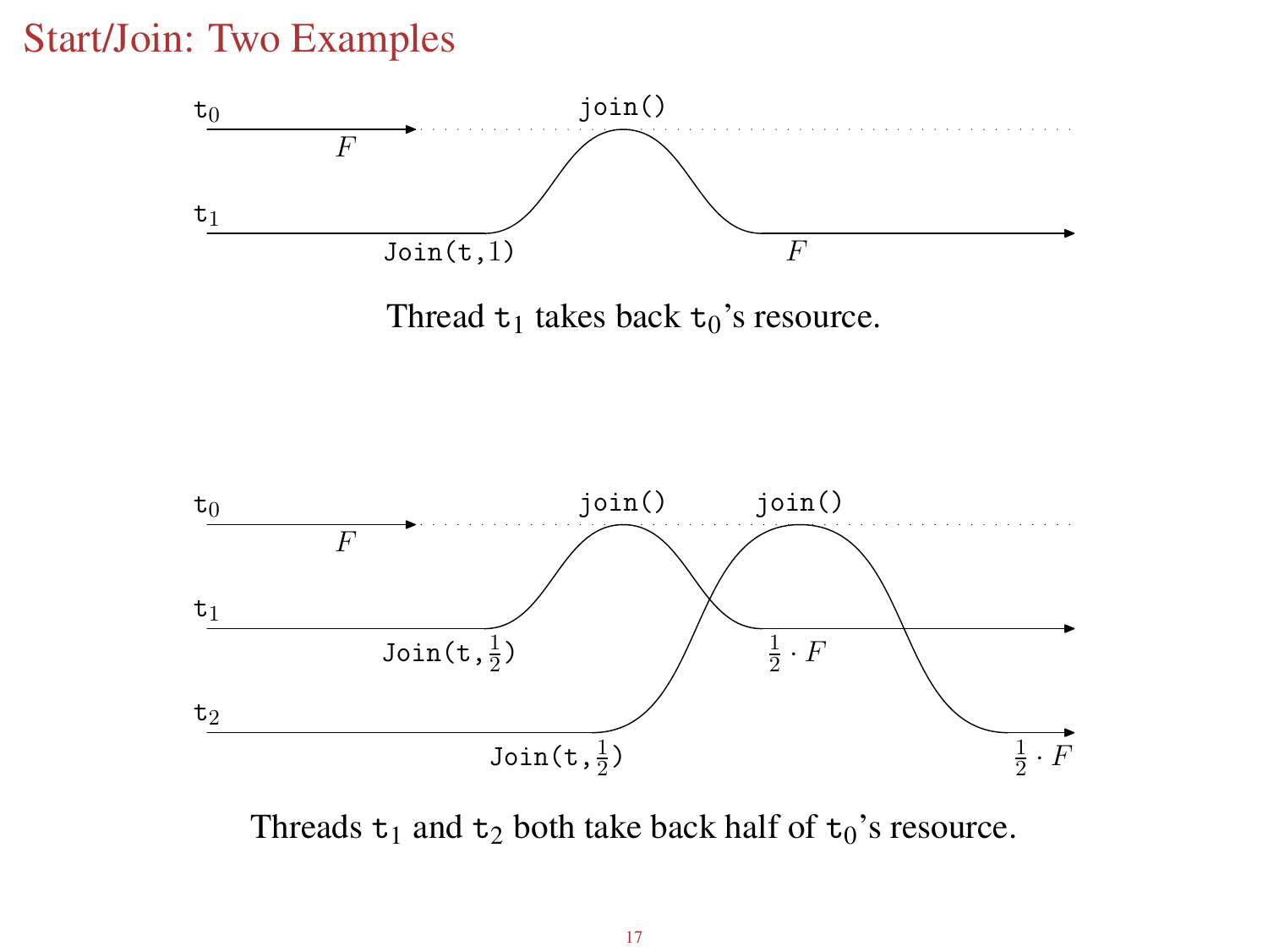### [Semantics of Formulas](#page-23-0)

 $\mathscr{R}; s \models F$ 

 $\Box$  Resource  $\mathscr R$  satisfies *F*.

Resources are quintets  $(h, \mathcal{P}, \mathcal{L}, \mathcal{F}, \mathcal{I})$ . Resources are owned by threads.

- $\rightarrow$  *h* is the part of the heap owned by the thread considered.
- $\Box$   $\mathscr P$  is a *permission table*: it contains permissions to access *h* and join threads.
- $\Box \Box$  is an *abstract lock table*: it keeps track of the lockset of the thread considered.
- $\Box$  F is a *fresh set*: it is the set of objects that can be be initialized by the thread considered.
- <span id="page-23-0"></span> $\Box$  Is an *initialized set*: it is the global set of initialized objects.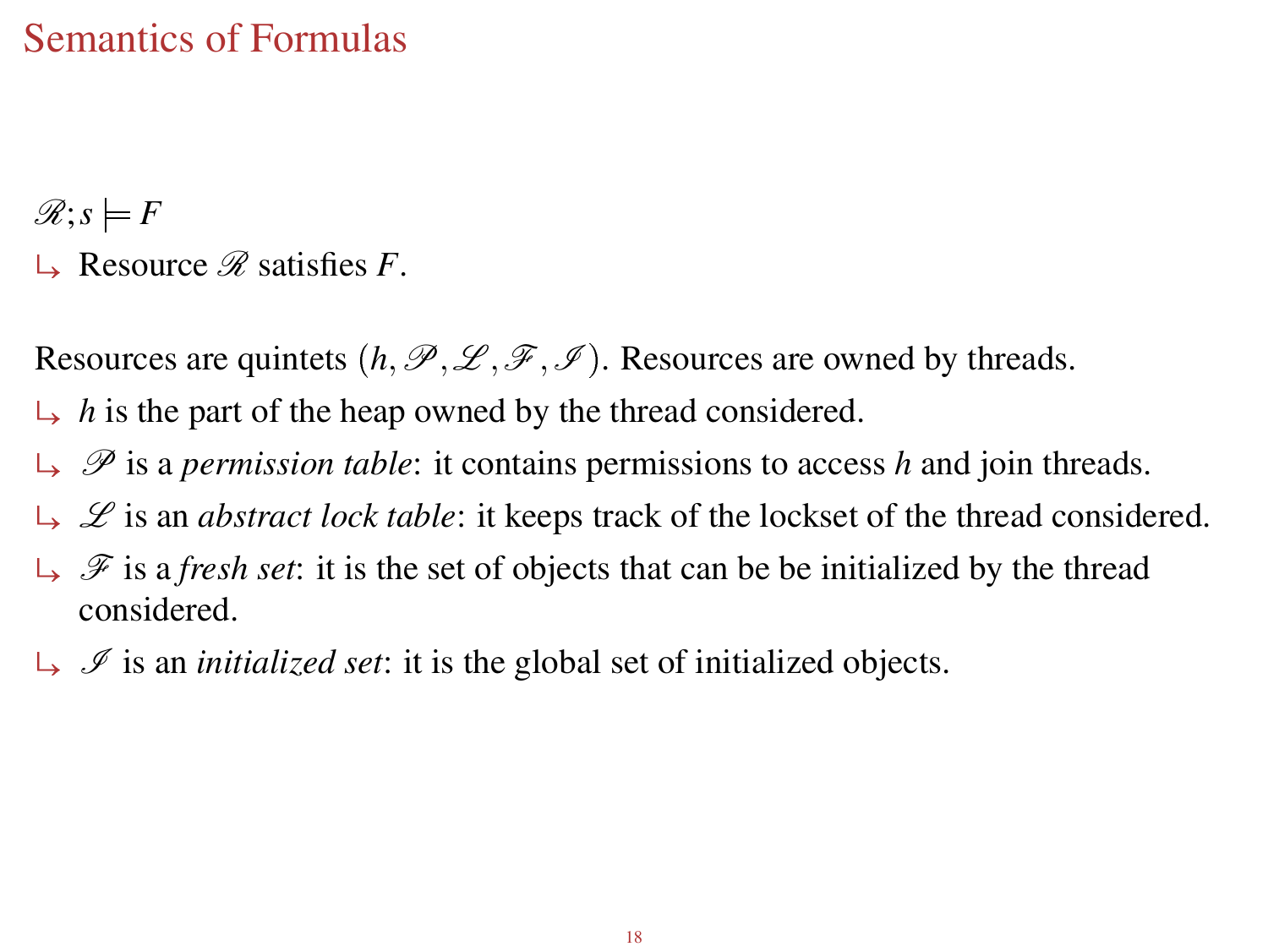#### [Semantics of Formulas](#page-23-0)

Semantics of locksets:

 $[[\texttt{nil}]]_h^s \triangleq \lambda x.0$  $[[S \cdot S']]_h^s \stackrel{\Delta}{=} \lambda x \cdot [[S]]_h^s(x) + [[S']]_h^s(x)$ 

 $(h, \mathscr{P}, \mathscr{L}, \mathscr{F}, \mathscr{I}); s \models x.f \stackrel{\pi}{\vdash}$  $\lim_{n \to \infty} v$  iff  $[[x.f]]_h^s = v$  and  $[[\pi]] \leq \mathcal{P}([x][_h^s, f)$  $(h, \mathcal{P}, \mathcal{L}, \mathcal{F}, \mathcal{I})$ ;*s*  $\models$  lockset(*S*) iff  $\mathcal{L}(t) = [\![S]\!]_h^s$  for some *t*  $(h, \mathscr{P}, \mathscr{L}, \mathscr{F}, \mathscr{I}); s \models S$  contains *x* iff  $\frac{s}{h}([x]]_h^s$  > 0  $(h, \mathscr{P}, \mathscr{L}, \mathscr{F}, \mathscr{I});$ <sup>*s*</sup>  $\models$  *x*.Initialized  $\frac{s}{h} \in \mathscr{I}$  $(h, \mathscr{P}, \mathscr{L}, \mathscr{F}, \mathscr{I});$ *s*  $\models$  *x*.Fresh  $\frac{s}{h} \in \mathscr{F}$  $p(\mathbf{h},\mathcal{P},\mathcal{L},\mathcal{F},\mathcal{I});$ *s*  $\models$  Join $(x,\pi)$  iff  $[\![\pi]\!] \leq \mathcal{P}([\![x]\!]_h^s$ , join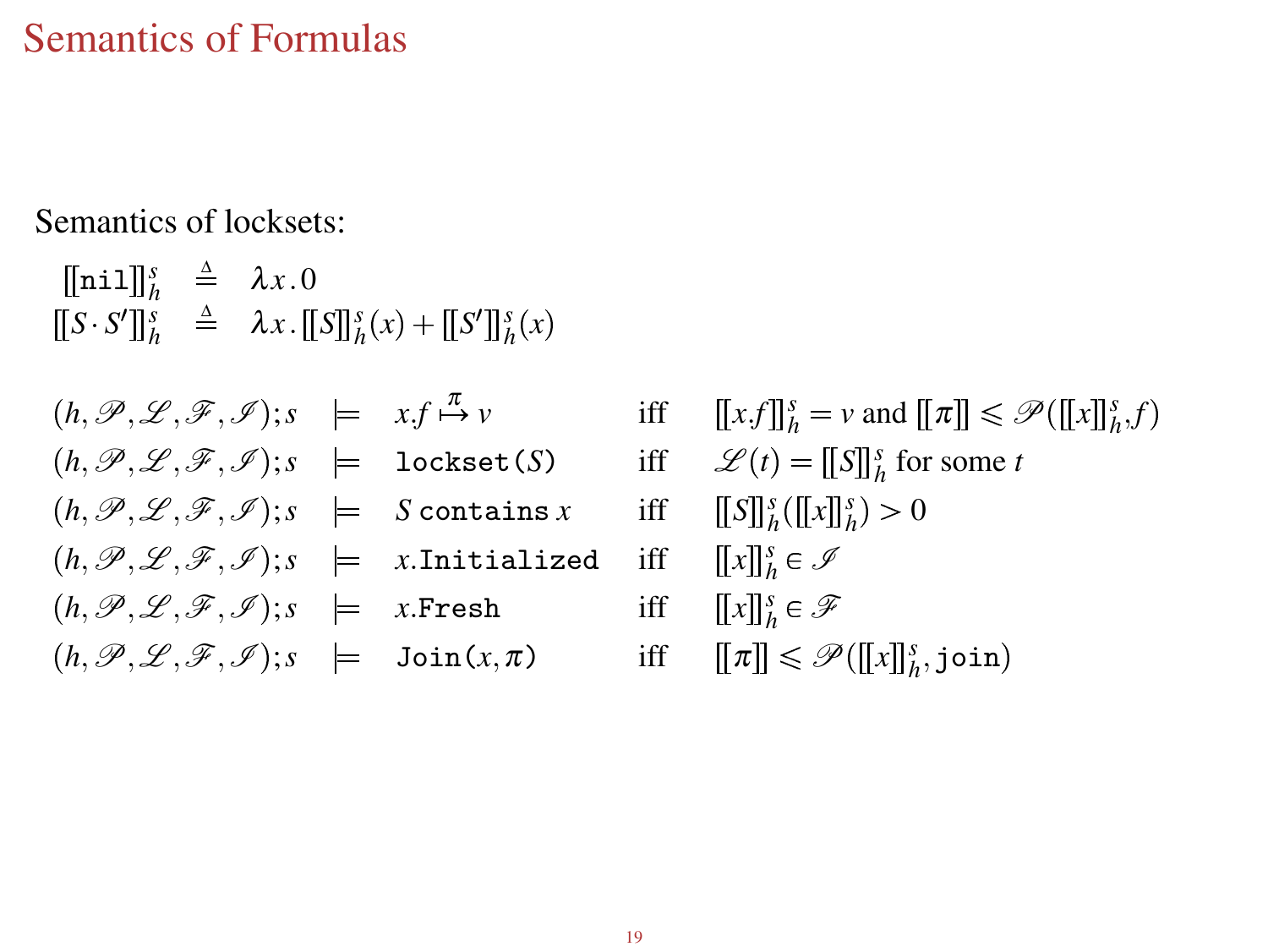#### [Preservation](#page-25-0)

$$
\mathcal{R} = (h, \mathcal{P}, abs(l), \mathcal{F}, \mathcal{I}) \quad \mathcal{R}'; \mathcal{Q} \models \oplus_{o \in ready(\mathcal{R})} o.\text{inv}
$$
  

$$
\mathcal{R} \vdash (t_0 \mid \dots \mid t_n) : \diamond \qquad \mathcal{R} \sharp \mathcal{R}'
$$
  

$$
\langle h, l, t_0 \mid \dots \mid t_n \rangle : \diamond
$$
 (State)

 $\leftarrow t_0 | \dots | t_n$  is the program's thread pool.

The thread pool is verified w.r.t.  $\mathcal{R}$ .

- $\mapsto h$  is the program's heap.
	- The program is verified w.r.t. to  $h: \mathcal{R} = (h, \dots)$
- $\rightarrow$  *l* is the program's *concrete lock table*.
	- The program is verified w.r.t. to an abstraction of *l*:  $\mathcal{R} = (\dots, abs(l), \dots)$
- $\mathcal{R}'$  is a resource that satisfy the resource invariants of unheld locks (looked up by *ready* $(\mathcal{R})$
- <span id="page-25-0"></span> $\rightarrow \mathcal{R} \# \mathcal{R}' : \mathcal{R}$  and  $\mathcal{R}'$  are *compatible*.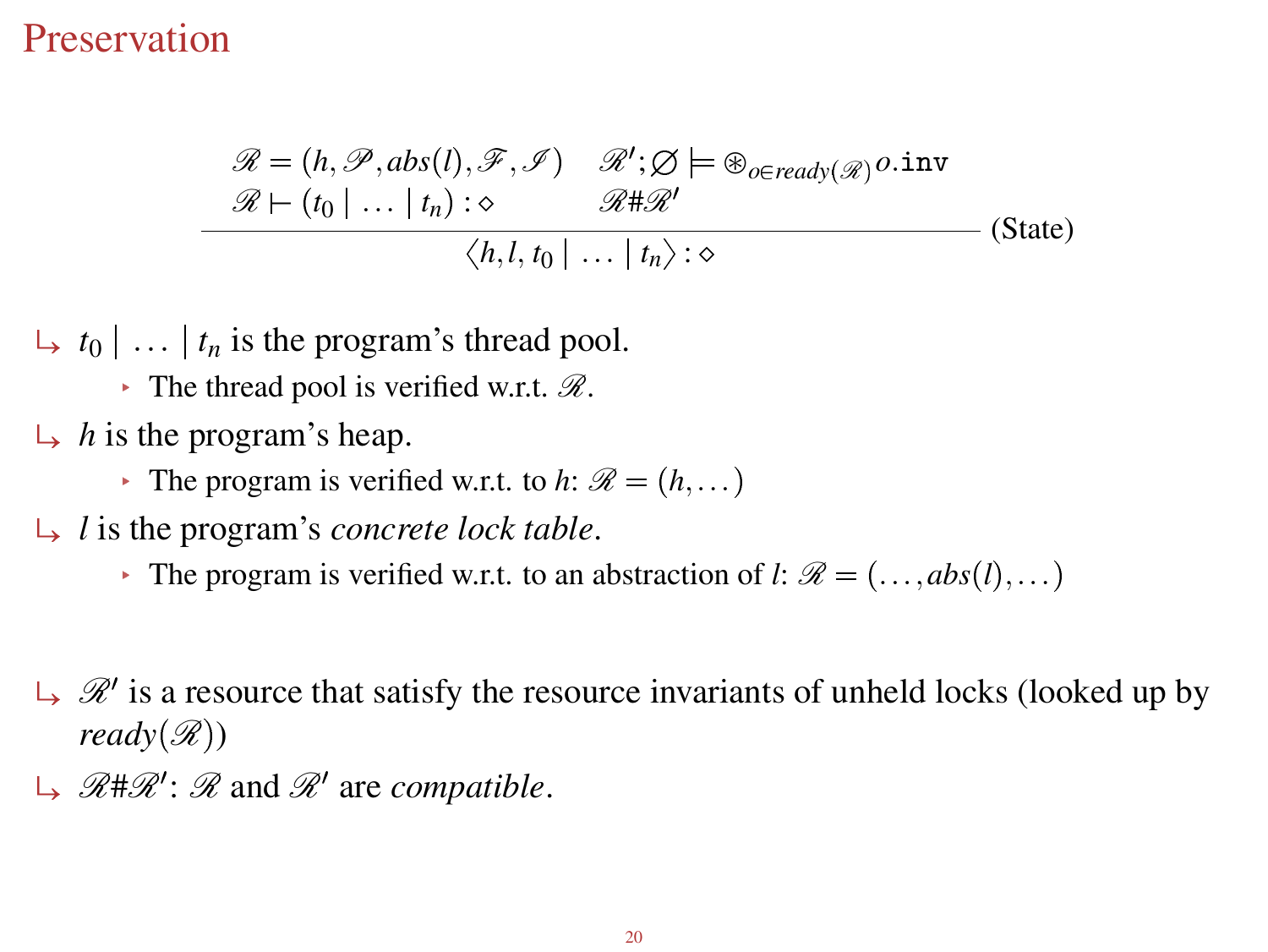#### [Preservation](#page-25-0)

$$
\frac{\mathcal{R} \vdash t_0 : \diamond \quad \mathcal{R}' \vdash (t_1 \mid \dots \mid t_n) : \diamond}{\mathcal{R} * \mathcal{R}' \vdash (t_0 \mid t_1 \mid \dots \mid t_n) : \diamond} \quad \text{(Cons Pool)}
$$
\n
$$
\frac{\mathcal{R} : s \models F \quad \{F\} \, c \, \{G\}}{\mathcal{R} \vdash o \, \text{is} \, (s \, \text{in} \, c) : \diamond} \quad \text{(Thread)}
$$

- $\mapsto$  *o is* (*s in c*) represents a thread.
	- *o*: thread identifier
	- *s*: thread-local stack
	- *c*: command to execute.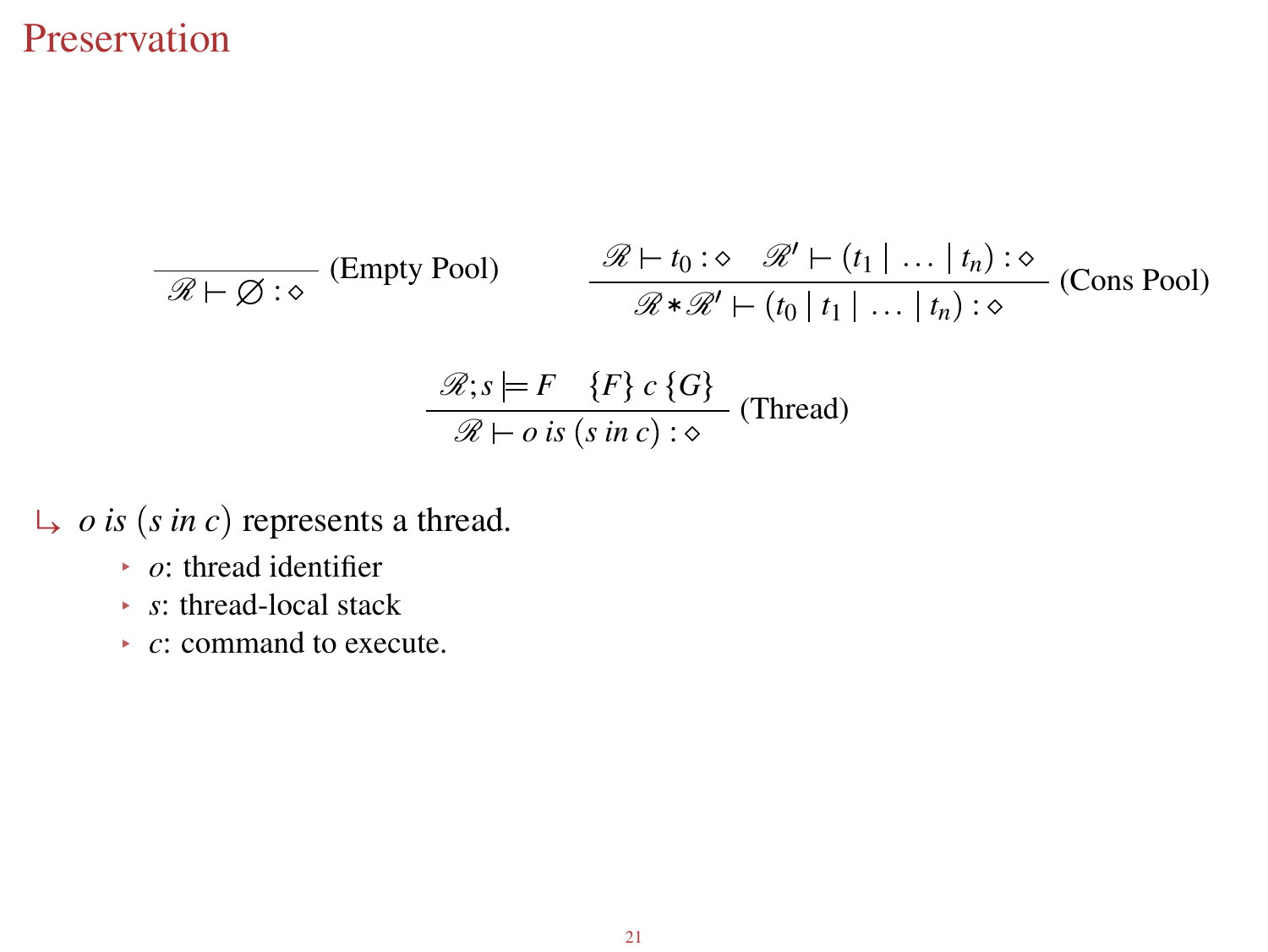## [Achievements](#page-27-0)

- A concurrent separation logic for multithreaded Java.
- Combination of abstract predicates with class axioms and value-parametrized types, to express relations between abstract predicates and dependencies between object interfaces.
- **Flexible combination of abstract predicates and fractional permissions, through** permission-parametrized predicates.
- Support for read-sharing of join's postcondition (not supported in Gotsman et al.'s work).
- Separation logic rules for re-entrant locks (in progress).
- Soundness proof.
- <span id="page-27-0"></span>Challenge examples proven (concurrent iterator, lock coupling algorithm, worker thread).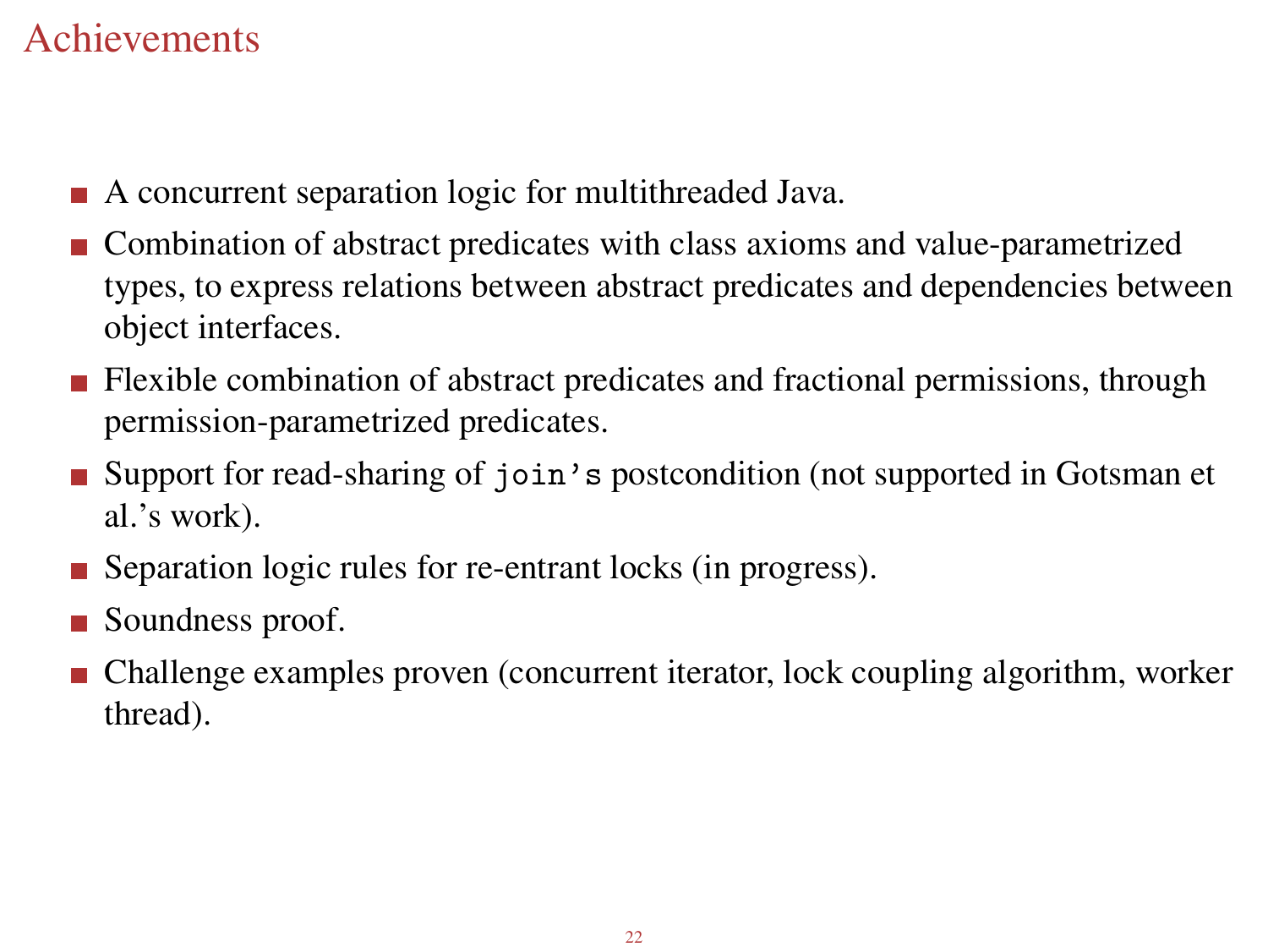### [Future Work](#page-28-0)

- Generation of proof obligations
- Automatic support for solving proof obligations
- Richer specification language
- Formalization in Coq (some initial work already)?
- <span id="page-28-0"></span>■ Compilation to Concurrent CMinor ?